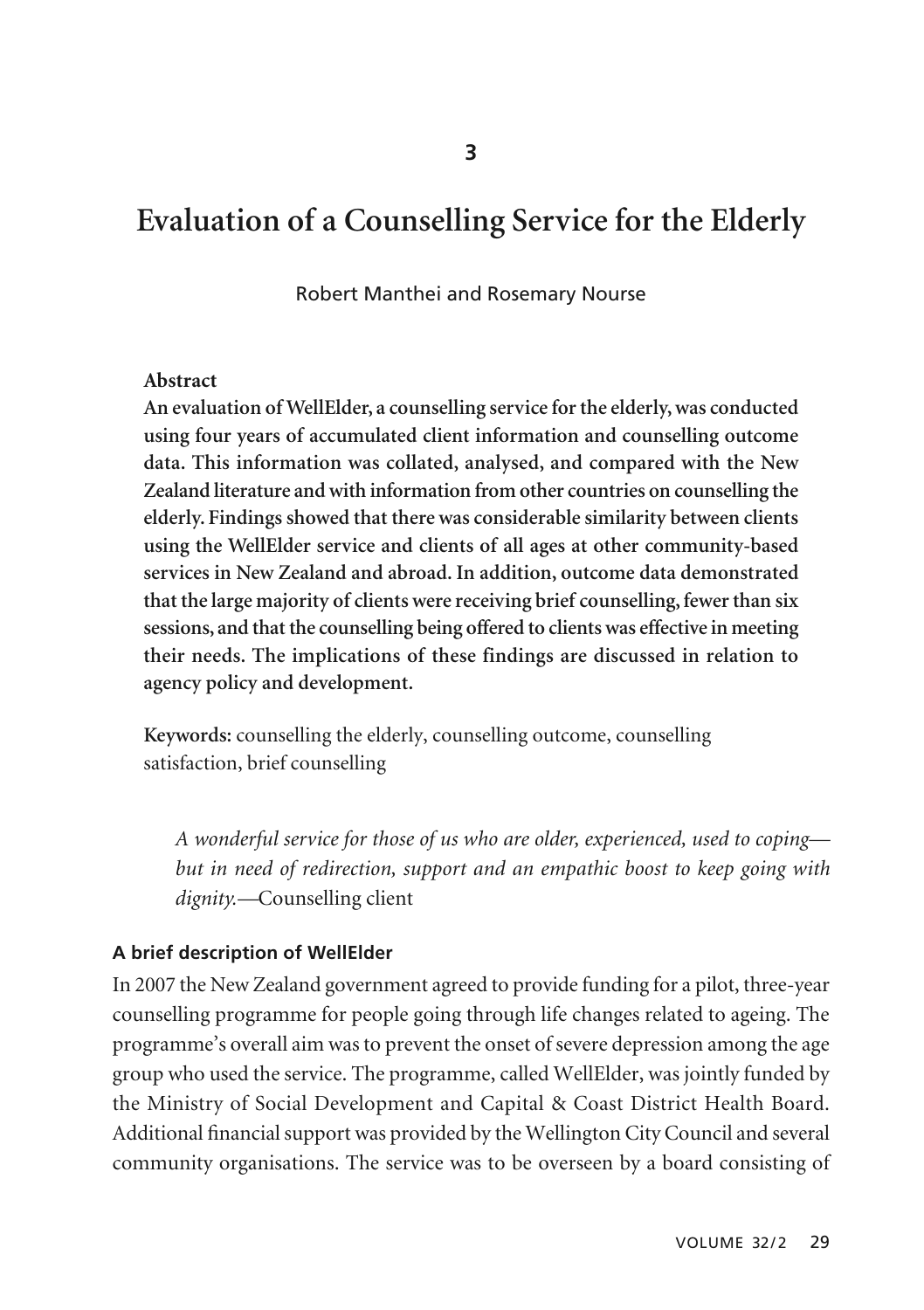people with interest and experience in elder care and counselling, including pastoralbased and private counsellors and people with strong links with Age Concern, the NZ Association of Gerontology, South East and City PHO (now Well Health), and Wesley Care. Three service options were to be offered to clients: individual counselling at the WellElder Centre, individual home-based counselling, and group-based therapy. It was expected that up to 290 people would access the programme during the three-year trial period, with each client eligible to receive up to six counselling sessions. Additional sessions could be provided depending on the results of a case review.

As it is presently organised, WellElder is a community trust providing the counselling service described above for people 55 and over living in the Capital & Coast District Health Board area, which includes Wellington City and Kapiti. This age is younger than the more usual 65 years and over that is designated as "elderly" in the literature, although a perusal of articles will quickly reveal that (a) no age limits are specified, or (b) various ages from about 50 up to 65 or older are defined as "elderly." The age of 55 was chosen by WellElder for several reasons: in recognition of the fact that Mäori and Pasifika people tend to face ageing issues earlier than Päkehä; to provide services for those people with early onset of ageing-related conditions; and to provide support for caregivers who are often of a younger age.

Counselling is offered at the WellElder Centre in Newtown and in community rooms in Johnsonville and Paraparaumu, as well as in clients' homes or rest homes if client mobility is a problem. All clients are asked to contribute \$10 or more per 50 minute session, but counselling is still available if clients are unable to afford this amount. Clients may self-refer or be referred by a general practitioner (GP) or other agency. To gain prior knowledge of the conditions in the home and ascertain whether there might be safety or privacy concerns, referrals are preferred for counselling in the home. WellElder also runs educational and growth groups for clients. All of WellElder's counsellors are full members of the New Zealand Association of Counsellors (NZAC) and are experienced in working with the elderly.

WellElder believes that although all people face challenges as they age, they are never too old to learn new skills, change their behaviour, grow in insight and understanding, or maintain good emotional health. Although older people are used to getting on with life themselves, it is recognised that a skilled professional can be useful at times by helping the elderly to:

- understand and move through depression;
- reduce personal anxiety and/or stress;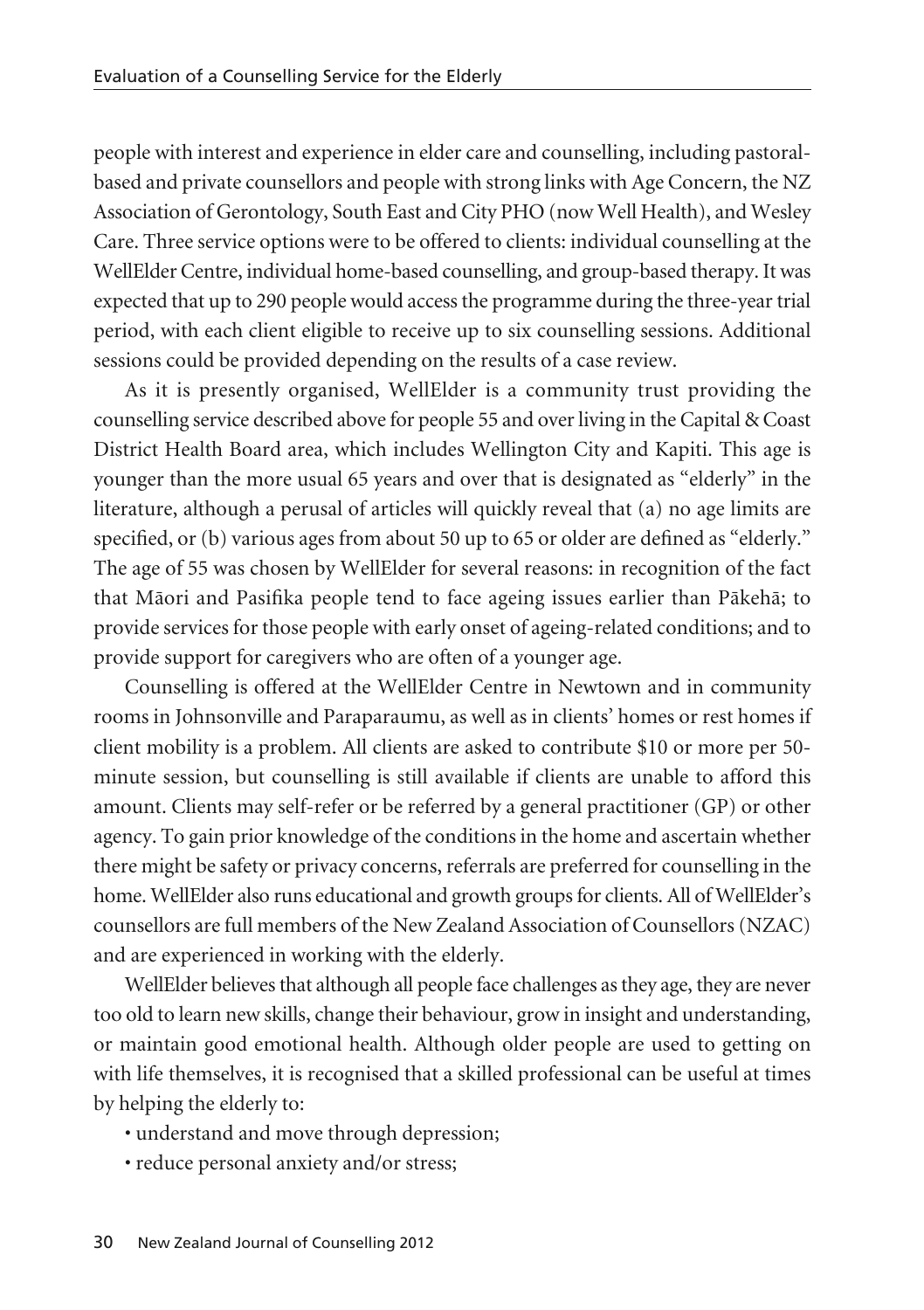- make their own decisions about issues they find challenging;
- improve their relationships with others;
- develop their sense of well-being, or
- come to terms with events and decisions in their lives.

At WellElder, no issue is regarded as too big or too small to deal with: relationships, the loss of friends and family, living arrangements, memories that they live with, coping with the daily demands of life, anxiety, or depression. Whatever the elderly are facing may be brought to counselling. All discussions with counsellors are confidential, except if there is significant risk of harm to the client or someone else. However, with clients' permission, counsellors pass on their pre- and post-ORS scores (see Outcome Rating Scale, p. X) to referrers such as GPs or specialist health agencies who will continue as ongoing carers.

After four years of operation and accumulating client data, WellElder's management decided to summarise and analyse this client data as part of an evaluation of the counselling services being delivered. This decision reflects one of the original goals of the service which was to "Support research into practice-based evidence to assess/monitor the effectiveness of counselling with older people in routine practice and home settings." This evaluation was designed to:

- review and compare WellElder's client statistical data with the literature on counselling the elderly;
- assess the current functioning of WellElder's services;
- identify the strengths and weaknesses of the services being offered to WellElder's clients;
- identify areas of development and potential for future development.

Several types of evidence were collected including historical and current statements about the services offered, demographic data on all clients enrolled with WellElder, client estimates of counselling outcome, and a review of related literature on counselling the elderly.

# **Counselling the elderly**

Published information in New Zealand on the setting up and effective operation of a community-based counselling centre for the elderly is non-existent. Information on counselling agencies in general is also scarce. The few New Zealand studies that have reported data on the utilisation of mental health services have tended to use small samples gathered over a short time period (Bridgman, 1994; Hornblow, Bushnell,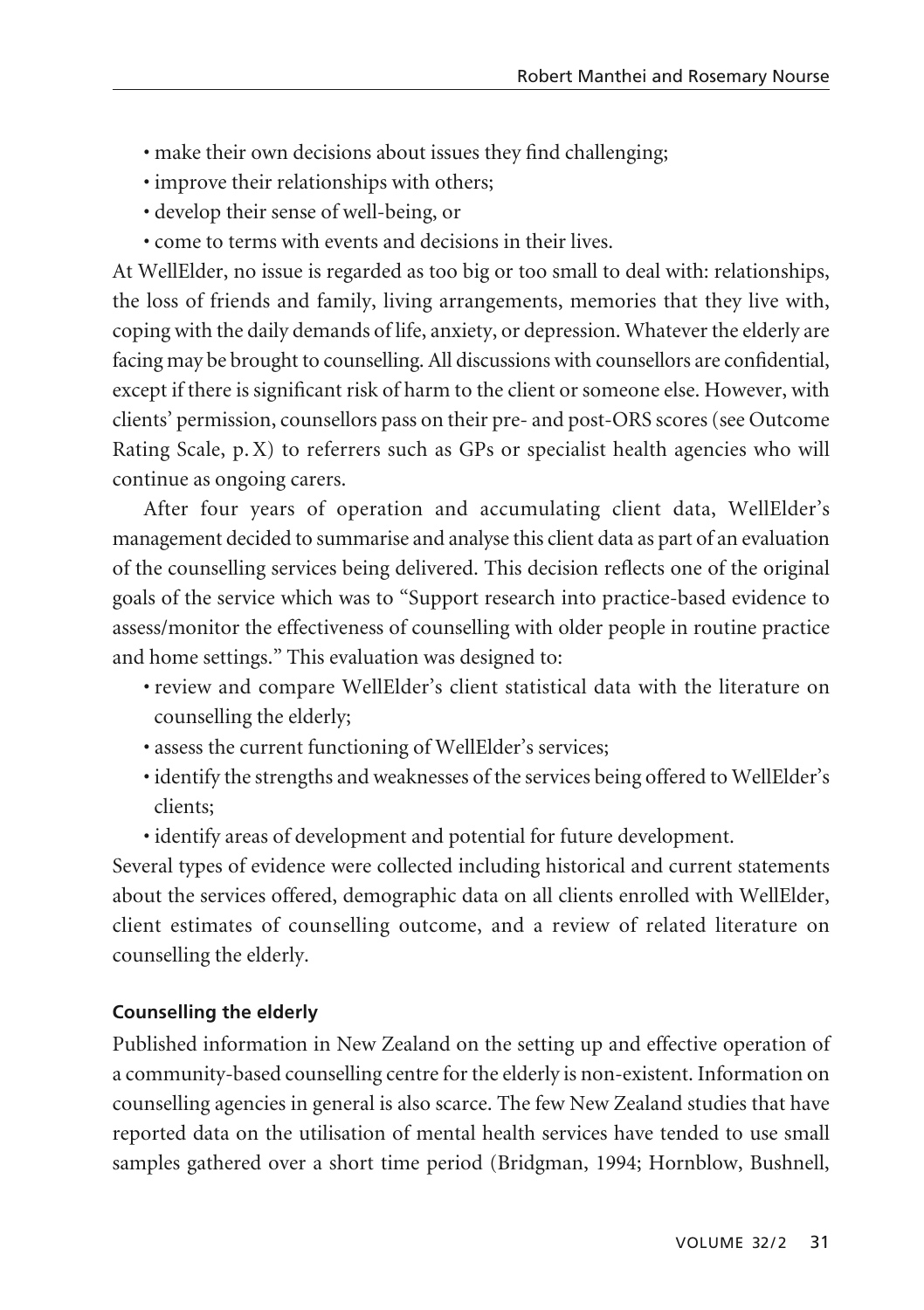Wells, Joyce, & Oakley-Browne, 1990; Parkin, 1991; Wivell & Webb, 1995). A limitation of this data is that so little of it has been collected from the same agency and almost none of it has been collected over several consecutive years. However, more recently Manthei and Duthie (2003a, 2003b) and Manthei (2012) described in some detail the work of a community-based counselling agency in Christchurch that spanned several years. Although the data included information from clients across the age span, from younger than 20 years of age to those over 50, they were thought to be useful for general comparisons with the WellElder data in this report.

While it is accepted that counselling the elderly can be similar to counselling younger clients (Karel & Hinrichsen, 2000), there exists substantial overseas literature on counselling the elderly and therapeutically supporting their caregivers and family members, especially if social work and nursing sources are included with the psychology/therapy literature. Much of this material makes a strong case for offering specialised counselling for the elderly and provides recommendations for doing it knowledgeably and effectively (Bernstein, 1990; Ganote, 1990), including the importance of the counsellor understanding the elderly client's cultural environment and ethnic identity (Harris, 1998; McInnis-Dittrich, 2005).

There are numerous problems or conditions for which the elderly might need or seek specialised counselling. It is estimated that in the USA, half the population over the age of 65 is in need of mental health help but fewer than 20% receive it (Benek-Higgins, McReynolds, Hogan, & Savickas, 2008). Among the problems for which they might need help are depression, which is perhaps the most common, yet underdiagnosed, condition of the elderly (Hill & Brettle, 2006; Lebowitz et al., 1997); suicidal thoughts (Benek-Higgins et al., 2008; Heisel, Duberstein, Talbot, & King, 2009; Ho, 2007; Karel & Hinrichsen, 2000; Kuruvilla, Fenwick, Haque, & Vassilas, 2006; Weaver & Koenig, 1996); addiction, including alcohol, medication misuse, and illicit drug use (Briggs, Magnus, Lassiter, Patterson, & Smith, 1990; Norton, 1998); loss (of friends, status, income, identity, function) (Ganote, 1990; Jensen-Scott, 1993); change, including entering retirement (Jensen-Scott, 1993; Norton, 1998), and anxiety (Hill & Brettle, 2006).

Several writers have commented on the difficulty of correctly diagnosing the mental health problems of the elderly (Benek-Higgins et al., 2008; Karel & Hinrichsen, 2000; Lebowitz et al., 1997; Smyer, 1990). For example, depression can be especially difficult because the symptoms may be masked by the changes brought about by normal ageing and are often compounded by other physical problems or complicated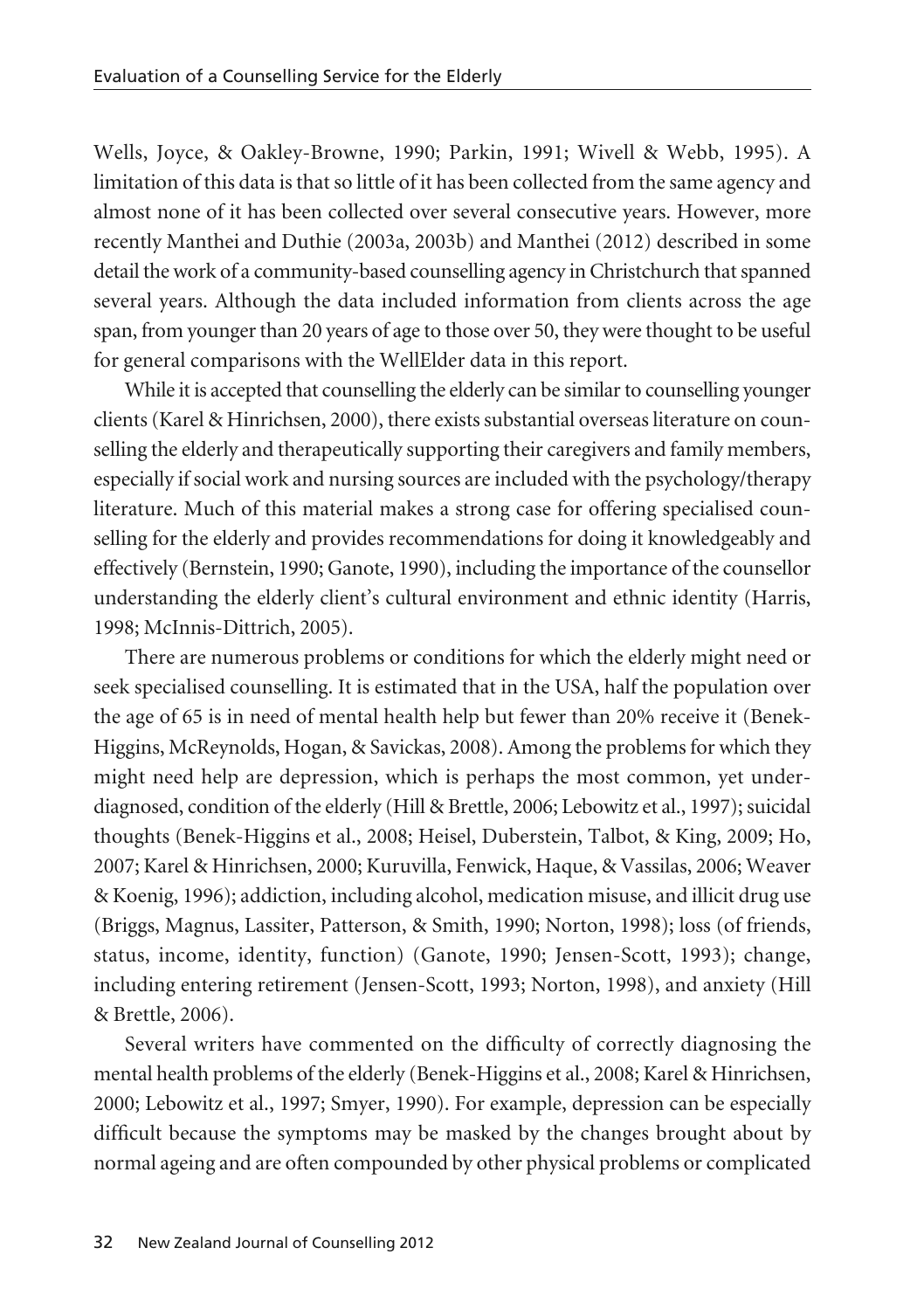by other issues (Benek-Higgins et al., 2008; Smyer, 1990). Even a reluctance to report symptoms and/or an uncomplaining stoicism in the face of difficulties can complicate accurate diagnosis (Benek-Higgins et al., 2008; Haley, 1999; Kunkel & Williams, 1991; McInnis-Dittrich, 2005; Norton, 1998).

It has been recommended that those living with or caring for the elderly might also need emotional support and professional counselling since the role of caregiver can be challenging and can exact an emotional toll. For example, caregivers and/or family members may need help in planning for their own future as carers, or in dealing with stress and fatigue. They might also need help dealing with anger or guilt they may feel toward the elderly adult in their care (Ganote, 1990; Toseland & Smith, 1990). In recognition of these difficulties, Florsheim and Herr (1990) and Eisenberg and Carrilio (1990) have stressed the importance of working with the elderly within their family context, which is often their primary social support system.

For counsellors of the elderly to be effective, they need to be knowledgeable about developmental matters unique to the elderly. Bernstein (1990) listed a number of specialised areas of knowledge that are essential for effective counselling. In essence, counsellors need to understand how the elderly age and how they react to that ageing and to loss. This includes understanding both the normal ageing process and the common problems of ageing, such as biological loss; emotional reactions to changes in health, family, work, and social networks; and fear of change and diminished potency in key areas of life. Similar problems were identified by Norton (1998), but also included others specific to the elderly struggling with an addiction, such as the potential complications associated with taking multiple medications and dealing with the irrational beliefs that are typically related to substance abuse. The elderly also face challenges adjusting to retirement (Jensen-Scott, 1993).

To be effective, counsellors need to possess certain personal characteristics such as a liking for older people, the ability to view them positively, objectivity about their needs and desires, and an acceptance of their own ageing process (Bernstein, 1990). In addition, it may be necessary to work at a slower pace, especially when there is a need to accommodate to their clients' physical, sensory or cognitive deficits (Karel & Hinrichsen, 2000, p. 711). Counsellors may also need to be quite flexible in how they work: in terms of session length; frequency of meetings; where the counselling is conducted; in assuming a more active role than might be typical of traditional counselling relationships; and a willingness to use a variety of methods or techniques such as music, art, drama, and animals/pets (Bernstein, 1990; McInnis-Dittrich, 2005).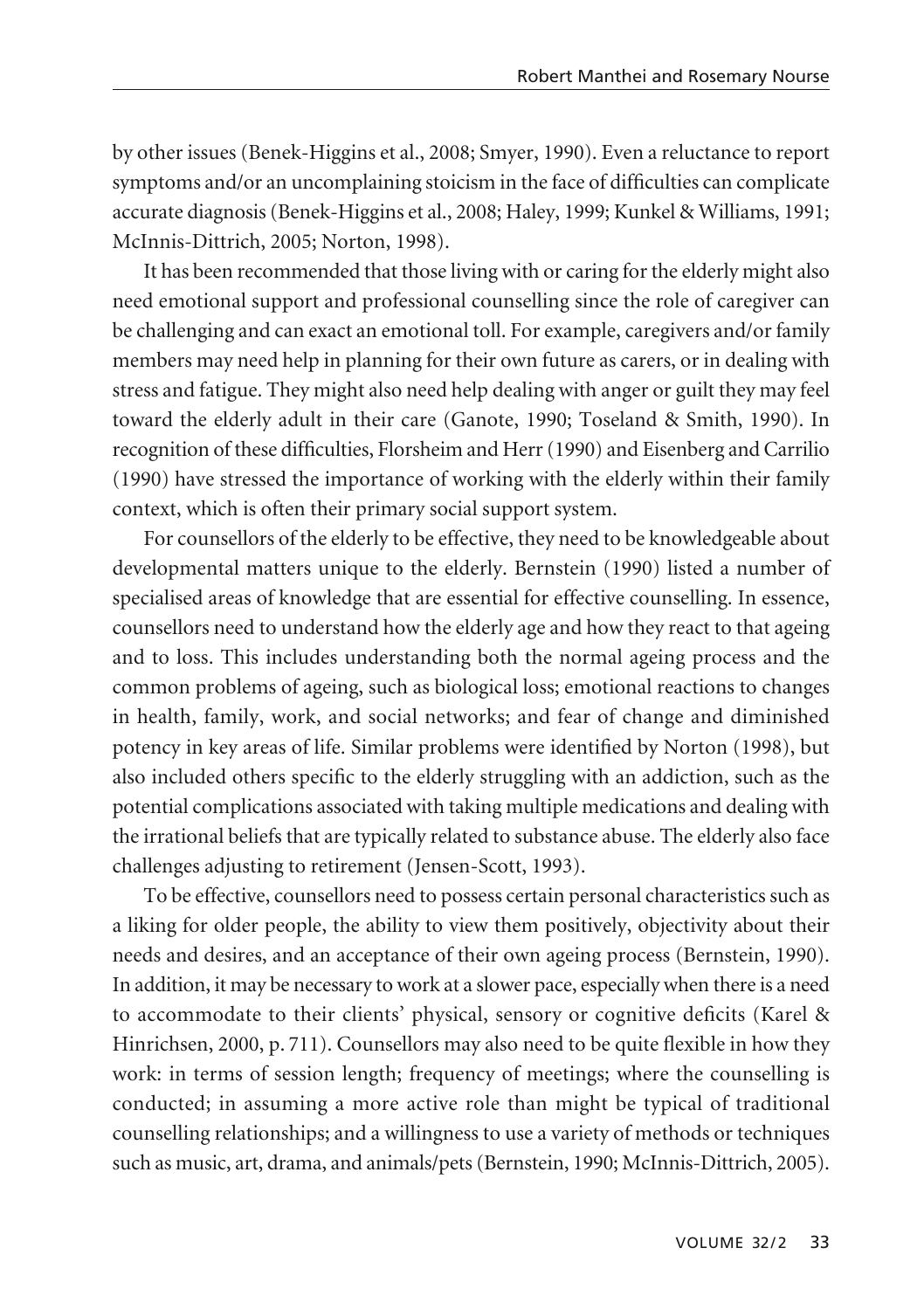A working knowledge of family systems theory is helpful (Florsheim & Herr, 1990; Karel & Hinrichsen, 2000), as could assuming the role of teacher or informationgiver when dealing with clients about the process of ageing and their reactions to that process (Bernstein, 1990).

Counselling the elderly is most typically delivered face-to-face in a one-to-one situation, but other methods or modalities are used, or chosen by older people: by telephone (Ko & Lim, 1996); in group settings (Thomas & Martin, 1992); using peer counsellors (Bratter & Freeman, 1990; Ho, 2007; Smith, Tobin, & Toseland, 1992; Toseland & Smith, 1990), or via clergy (Weaver & Koenig, 1996). Even the healing potential of humour related to death and dying has been noted in working with the elderly (Richman, 2006). In fact, this variety of modalities/methods is not substantially different to the ways in which traditional therapy is delivered to clients of all ages.

There is some evidence that elderly counselling clients are different in several respects from younger clients. Kunkel and Williams (1991), for example, found that a sample of 65- to 87-year-olds were more reluctant to seek counselling than were a sample of university-aged students, perhaps due to a greater sense of self-reliance and stoicism when dealing with personal problems, or wanting to avoid the stigma of being seen as needing outside help to cope with life's problems (Benek-Higgins et al., 2008). Greater stressors later in life compared to those experienced at younger ages may lead older people to become late-onset substance abusers (Norton, 1998). Compared to younger people, they may also prefer to seek help from someone other than a counsellor, such as from their doctor if they interpret their emotional symptoms as behavioural (Haley, 1999) or from their clergy with whom they might feel more comfortable (Weaver & Koenig, 1996).

The elderly have some preferences for what happens to them once they are in counselling. For example, there is some evidence that they prefer being treated in the community, that is, in a primary care setting (Gum et al., 2006). In addition, Hill and Brettle's (2006) review of research on counselling of the elderly found that those living in the community preferred individual to group counselling even though the majority of the studies they reviewed involved group treatment, perhaps for reasons of the professionals' or agencies' convenience and efficiency (Thomas & Martin, 1992). Interestingly, counselling was often said to be unavailable for the elderly in communitybased health care settings. In contrast, those in residential care may prefer group counselling, but this finding needs confirmation.

Although both medication and psychotherapy have been found to be effective in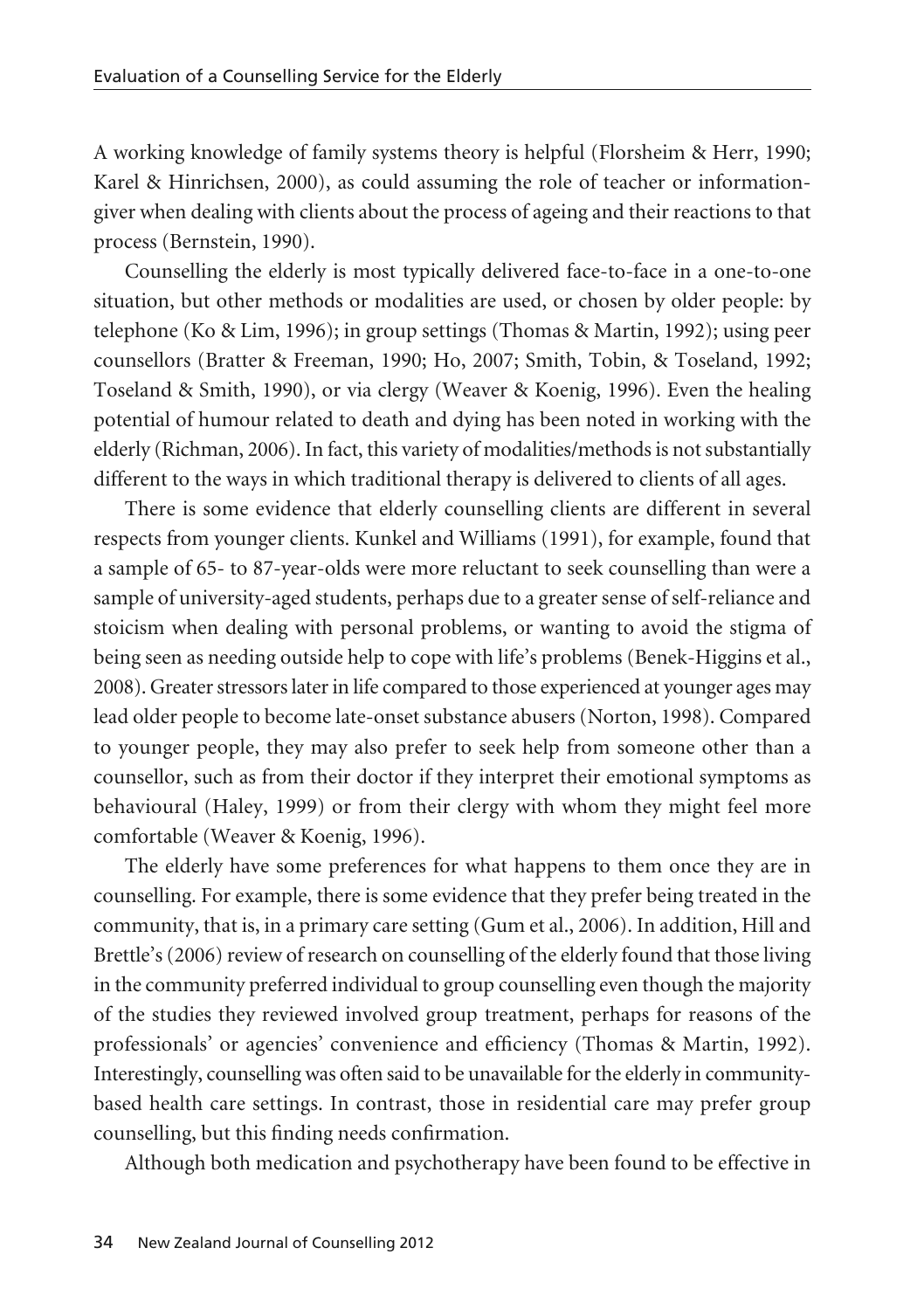treating depression among the elderly (Karel & Hinrichsen, 2000), Gum et al. (2006) found that among a large sample of depressed elderly clients, 57% preferred counselling to medication, especially if they had previous counselling experience. Being male and suffering severe depression predicted a preference for treatment using medication. In a similar study, Kuruvilla et al. (2006) compared the attitudes of depressed elderly clients toward three treatments: antidepressants, ECT, and psychotherapy. The results showed that the elderly thought psychotherapy was just as effective as antidepressants, but with fewer side effects. ECT was viewed unfavourably.

The elderly seem to respond well to counselling (Benek-Higgins et al., 2008; Bernstein, 1990; Norton, 1998). Hill and Brettle (2006) reviewed 47 outcome studies of counselling with people over the age of 50. The studies used a variety of research designs, were conducted in a range of settings (the community, nursing homes, and hospitals), used diverse modalities, and were all rated as either excellent or good in quality. The review found that counselling older people was effective for depression and anxiety and for improving overall subjective well-being; in fact, counselling was just as effective as it has been shown to be for younger people. Age was not a factor in determining the success of interventions. This review supported the earlier findings of Bernstein (1990), who reported a body of statistical and anecdotal evidence that the elderly benefited from professional counselling. Although Heisel et al. (2009) found that evidence for counselling the elderly who were at risk of suicide was scarce, their own results suggested that a small sample of 11 clients benefited from interpersonal psychotherapy in both subjective functioning and measurable improvement in suicide ideation and signs of depression. Ko and Lim (1996) evaluated the effectiveness of telephone counselling for the elderly in Singapore. Results were positive and demonstrated that counselling by telephone could be effective for older callers with a variety of problems.

The use of peer counselling with the elderly and with caregivers has also been studied. According to a study by Toseland and Smith (1990), peer counselling with caregivers to help with the stress of caring for the elderly was as effective as professional help. Bratter and Freeman (1990) reviewed the literature on peer counselling of the elderly and found that it could be as effective as professional counselling with the elderly, and sometimes even more so. Some advantages of peer counselling, they reported, were that older people were often more willing to talk to a peer than to a professional, peer counsellors served as positive role models, and peer counsellors themselves often benefited from the relationship. Smith et al. (1992), however, found that although caregivers counselled by both professional and peer counsellors reported an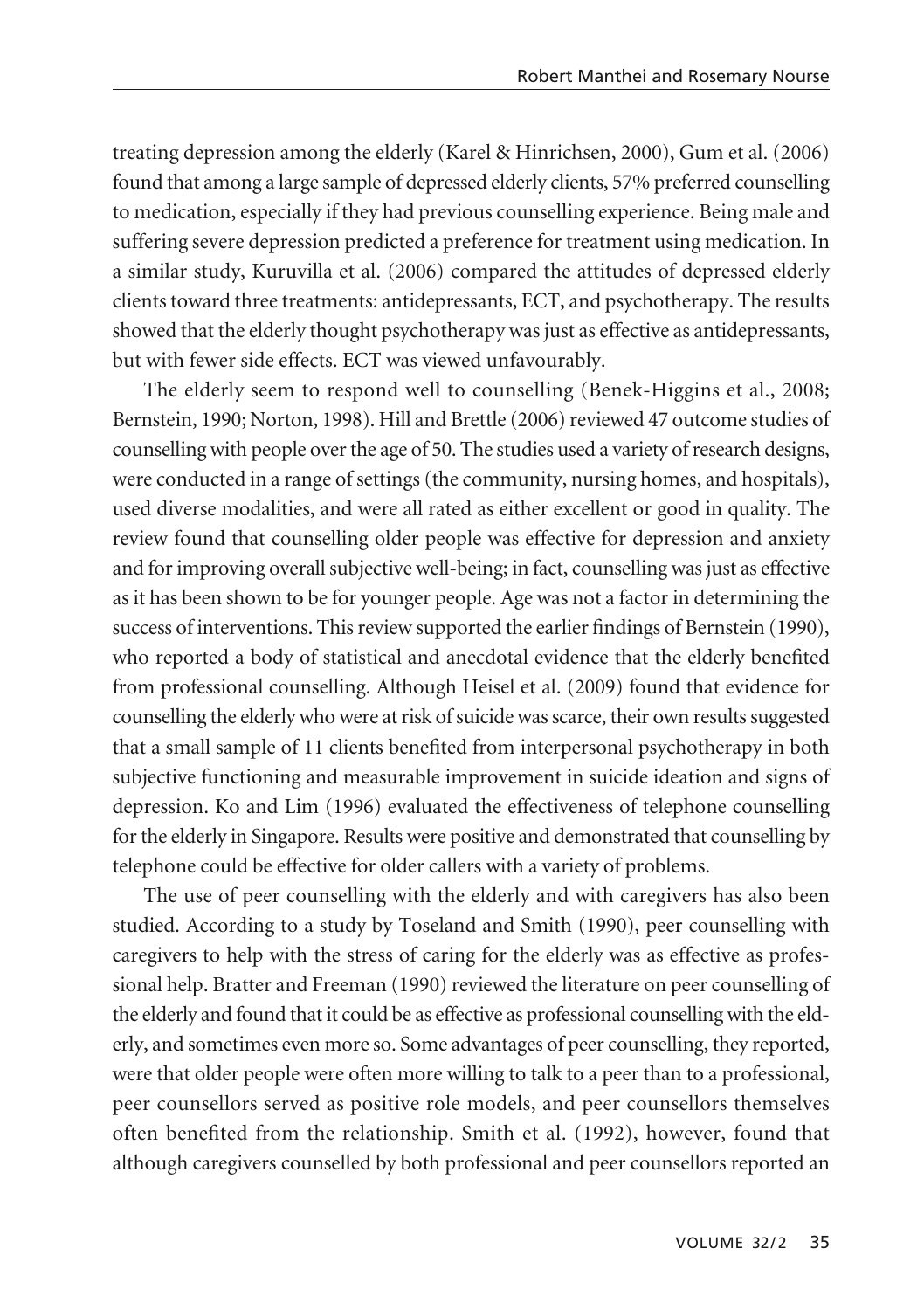improvement in coping skills and caregiver stress, the process engaged in by professional counsellors was superior to that used by peer counsellors in a number of ways: they were perceived as warmer and more friendly; they engaged in more exploration behaviour with their clients, and, contrary to expectations, they gave more advice. Overall, it seems that according to outcome rather than process measures, peer counsellors can be just as effective as professionals with the elderly and their caregivers.

In summary, sufficient overseas evidence exists to demonstrate that counselling services for the elderly and their caregivers are needed and can be delivered effectively in a variety of ways by professionals or peer counsellors. Building on this literature, this report summarises and compares four years of data from a New Zealand agency providing professional counselling to the elderly, along with existing reports and findings.

# **Method**

In carrying out this evaluation, the data were collected using the following procedures.

### *Client demographic data*

As part of the standard client intake procedure at WellElder, the administrator records specific information about each new client. This data includes client gender, age, and ethnicity; referral source; reason(s) for seeking counselling; and the type and location of service provided. Client intake data were aggregated for each of the four years and the results are shown in Table 1.

| Category                                   | 2008      | 2009       | 2010       | 2011       | Ave/yr* |     | Ave 2009-11* |     |
|--------------------------------------------|-----------|------------|------------|------------|---------|-----|--------------|-----|
| 1 Total clients for the year               | 64        | 178        | 173        | 220        | 159     |     | 190          |     |
| 2 New clients during<br>the year           | 57<br>89% | 159<br>89% | 151<br>87% | 167<br>76% | 131     | 82% | 159          | 84% |
| 3 Continuing clients from<br>previous year |           | 19<br>11%  | 33<br>13%  | 53<br>24%  |         |     | 33<br>16%    |     |
| 4 Gender of new clients                    |           |            |            |            |         |     |              |     |
| Male                                       | 16        | 39         | 31         | 34         | 30      | 23% | 35           | 23% |
| Female                                     | 41        | 112        | 120        | 127        | 100     | 77% | 120          | 77% |
| 5 Age of new clients                       |           |            |            |            |         |     |              |     |
| <60 years                                  | 7         | 12         | 11         | 15         | 11      | 8%  | 13           | 8%  |
| $60 - 69$                                  | 16        | 32         | 41         | 39         | 32      | 24% | 37           | 23% |

*continued following page*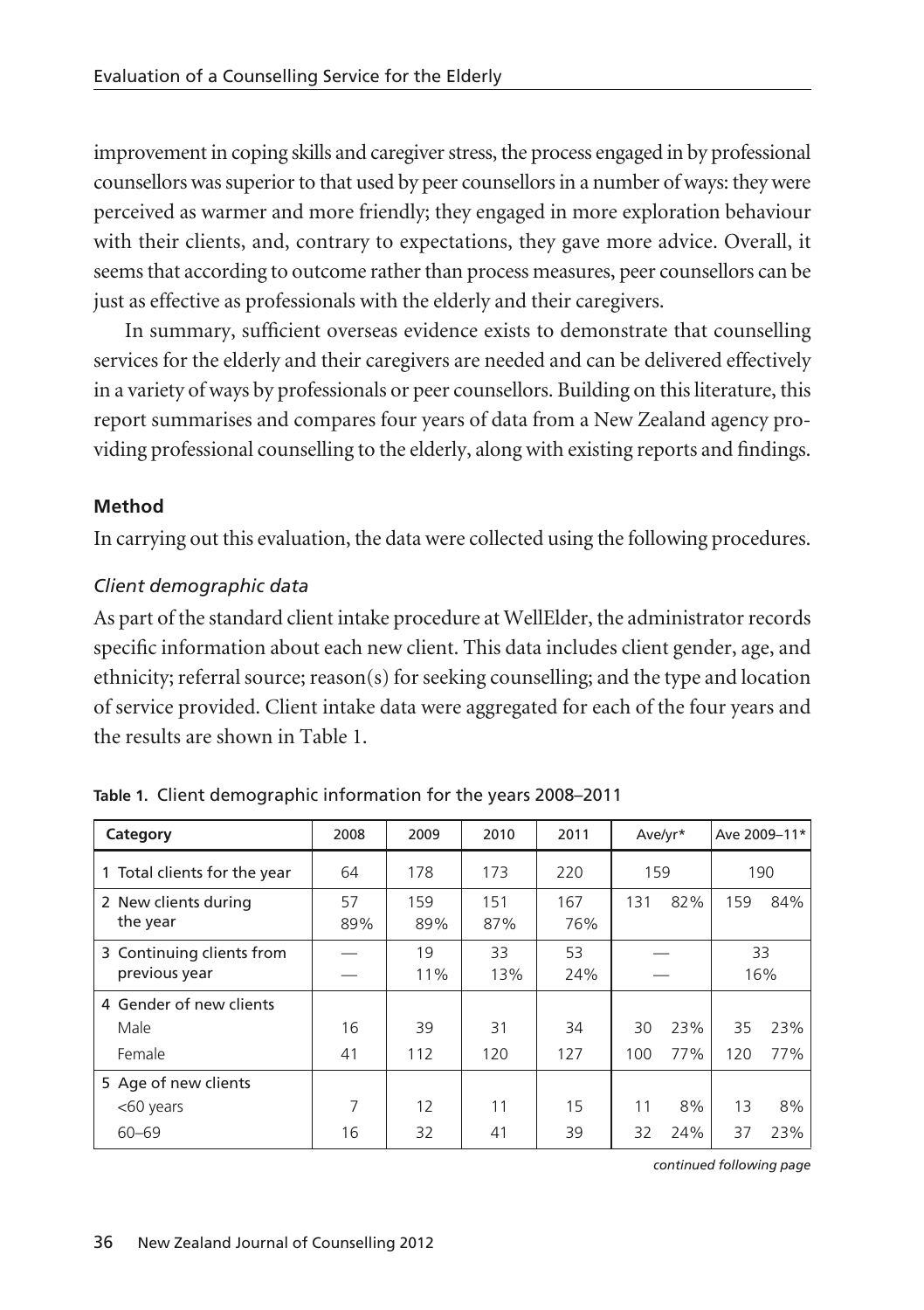| Category                                       | 2008           | 2009           | 2010           | 2011           | Ave/yr*        |             | Ave 2009-11*   |             |
|------------------------------------------------|----------------|----------------|----------------|----------------|----------------|-------------|----------------|-------------|
| 5 Age of new clients contd                     |                |                |                |                |                |             |                |             |
| $70 - 79$                                      | 18             | 56             | 51             | 57             | 46             | 35%         | 53             | 33%         |
| 80-89                                          | 8              | 34             | 32             | 34             | 27             | 20%         | 33             | 21%         |
| $90+$                                          | 3              | 11             | 5              | 12             | 8              | 6%          | $\mathsf{Q}$   | 6%          |
| Not known                                      | $\overline{4}$ | 6              | 11             | 5              | $\overline{7}$ | 5%          | $\overline{7}$ | 5%          |
| 6 Average age per year                         | 71yrs          | 74             | 73             | 73             |                | 72.7        |                | 73          |
| 7 Ethnic group of<br>new clients               |                |                |                |                |                |             |                |             |
| Chinese                                        | $\mathbf{1}$   | 1              | $\mathbf{1}$   | 0              | 1              | 1%          | 1              | 1%          |
| European/Pākehā                                | 51             | 176            | 142            | 150            | 137            | 95%         | 156            | 95%         |
| Indian                                         | 1              | 1              | $\overline{2}$ | 3              | $\overline{2}$ | 1%          | $\overline{2}$ | 1%          |
| Māori                                          | 1              | $\overline{2}$ | 6              | 3              | 3              | 2%          | $\overline{4}$ | 2%          |
| Other Asian                                    | 1              | $\Omega$       | $\mathbf 0$    | 0              | 0              |             | 0              |             |
| Other ethnicity                                | $\Omega$       | $\mathbf{1}$   | $\Omega$       | 1              | $\overline{5}$ | 0%          | 1              | 1%          |
| Pacific Island                                 | $\mathbf{1}$   | $\Omega$       | $\Omega$       | 3              | $\mathbf{1}$   | 1%          | $\mathbf{1}$   | 1%          |
| Unknown                                        | $\Omega$       | $\Omega$       | $\Omega$       | 1              | $\Omega$       |             | $\Omega$       |             |
|                                                |                |                |                |                |                | $Sum = 144$ |                | $Sum = 165$ |
| 8 Where counselling<br>sessions were provided: |                |                |                |                |                |             |                |             |
| Home visits                                    | 172            | 332            | 295            | 262            | 265            | 48%         | 296            | 47%         |
| Johnsonville Community<br>Centre               | 5              | 32             | 30             | 53             | 30             | 5%          | 38             | 6%          |
| Rest home                                      | 17             | 58             | 68             | 81             | 56             | 10%         | 69             | 11%         |
| <b>Riddiford House</b>                         | 63             | 120            | 130            | 133            | 112            | 20%         | 128            | 20%         |
| Kapiti Disability Centre                       | $\Omega$       | 93             | 61             | 102            | 85             | 15%         |                | 85 13.5%    |
| Hospital visit                                 | $\Omega$       | $\Omega$       | 4              | 8              | 3              | .5%         | 4              | $.5\%$      |
| Other                                          | 1              | 3              | 9              | 11             | 6              | 1%          | 8              | 1%          |
|                                                |                |                |                |                |                | $Sum = 557$ |                | $Sum = 628$ |
| 9 Currently living                             |                |                |                |                |                |             |                |             |
| Rest home                                      | 6              | 15             | 10             | 8              | 10             | 6%          | 12             | 6%          |
| With family/whānau                             | $\overline{2}$ | $\overline{4}$ | 5              | 10             | 5              | 3%          | 6              | 3%          |
| Own home                                       | 29             | 88             | 51             | 41             | 52             | 33%         | 60             | 32%         |
| Rental                                         | 10             | 10             | 17             | 13             | 12             | 8%          | 13             | 7%          |
| Retirement village                             | 6              | 12             | $\overline{7}$ | 6              | 8              | 5%          | 8              | 4%          |
| Hospital                                       |                |                |                | 1              | $\Omega$       | 0%          | $\Omega$       | 0%          |
| Other                                          | 3              |                |                | $\overline{2}$ | $\Omega$       | 0%          | 1              | 0%          |
| Not known                                      | 8              | 49             | 83             | 139            | 70             | 45%         | 90             | 47%         |
|                                                |                |                |                |                |                | $Sum = 157$ |                | $Sum = 190$ |

*continued following page*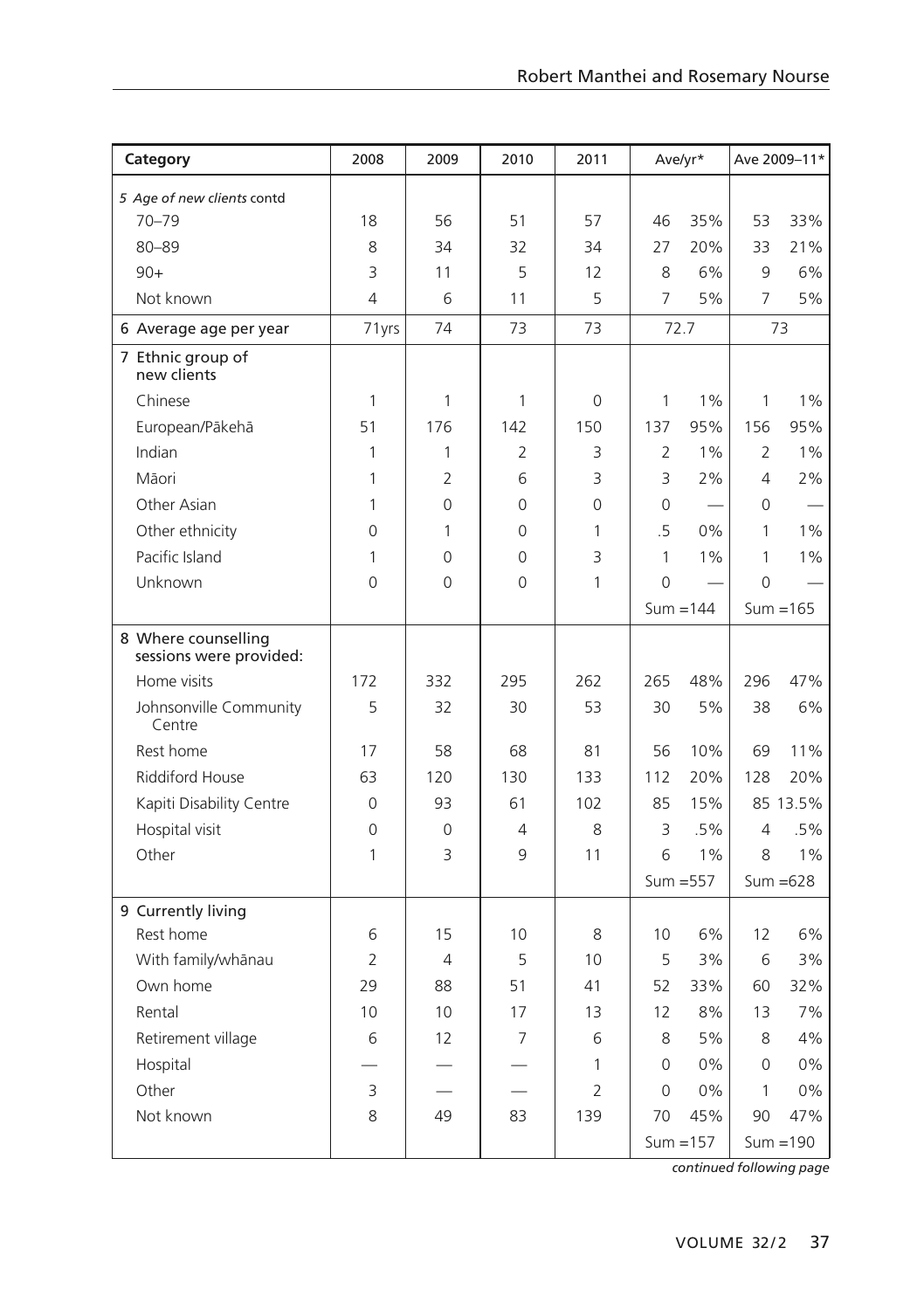| Category                                                          | 2008           | 2009           | 2010           | 2011           | Ave/yr*        |             |                | Ave 2009-11*   |  |
|-------------------------------------------------------------------|----------------|----------------|----------------|----------------|----------------|-------------|----------------|----------------|--|
| 10 Referral source                                                |                |                |                |                |                |             |                |                |  |
| Self-referred                                                     | 15             | 23             | 26             | 35             | 25             | 19%         | 28             | 19%            |  |
| Care Coordination Centre                                          | 1              | 5              | 6              | 10             | 6              | 5%          | $\overline{7}$ | 5%             |  |
| Doctor                                                            | 6              | 19             | 37             | 36             | 74             | 18%         | 31             | 21%            |  |
| Hospital                                                          | $\overline{2}$ | 11             | 14             | 4              | 8              | 6%          | 10             | 7%             |  |
| Mental health service                                             | $\mathbf{1}$   | $\mathbf 0$    | $\mathbf 0$    | 5              | $\overline{2}$ | 1%          | $\overline{2}$ | $1\%$          |  |
| PHO                                                               | $\overline{2}$ | 12             | 18             | 23             | 14             | 11%         | 18             | 12%            |  |
| Psycho-geriatric unit                                             | $\mathbf{1}$   | $\overline{2}$ | $\overline{2}$ | 1              | $\overline{2}$ | $1\%$       | $\overline{2}$ | 1%             |  |
| Wellington City Mission                                           | 6              | $\Omega$       | $\Omega$       | $\overline{2}$ | $\overline{2}$ | $1\%$       | 1              | .5%            |  |
| Wesley Care                                                       | 3              | 2              | 2              | 0              | $\overline{2}$ | $1\%$       | 1              | .5%            |  |
| Age Concern                                                       | $\Omega$       | $\mathbf{1}$   | $\Omega$       | 1              | $\mathbf{1}$   | $1\%$       | 1              | .5%            |  |
| Victim Support                                                    | $\Omega$       | 1              | $\Omega$       | 1              | 1              | $1\%$       | 1              | .5%            |  |
| Friend/family/other client                                        | $\Omega$       | 5              | 18             | 23             | 12             | 9%          | 15             | 10%            |  |
| Rest home                                                         | $\Omega$       | 2              | 3              | 6              | 3              | 2%          | $\overline{4}$ | 3%             |  |
| MS Society                                                        | $\Omega$       | $\Omega$       | 1              | $\overline{2}$ | $\mathbf{1}$   | 1%          | 1              | $.5\%$         |  |
| Alzheimers Assn                                                   | $\Omega$       | 0              | $\Omega$       | $\overline{2}$ | 1              | $1\%$       | 1              | .5%            |  |
| Another health provider                                           | $\Omega$       | $\Omega$       | 0              | $\overline{2}$ | $\mathbf{1}$   | $1\%$       | 1              | .5%            |  |
| Cancer Society                                                    | $\Omega$       | 0              | $\Omega$       | 1              | 0              | 0%          | $\Omega$       | 0%             |  |
| Not known/other                                                   | 18             | 62             | 11             | 13             | 26             | 20%         |                | 27 216%        |  |
|                                                                   |                |                |                |                |                | $Sum = 131$ |                | $Sum = 151$    |  |
| 11 Reason(s) for referral<br>for counselling<br>(can be multiple) |                |                |                |                |                |             |                | Rank           |  |
| Alcohol/drug use                                                  | 3              | $\overline{2}$ | 0              | 3              | 8              | 4%          | $\overline{2}$ | 8              |  |
| Anxiety                                                           | 16             | 35             | 35             | 46             | 33             | 18%         | 39             | $\overline{2}$ |  |
| Depression                                                        | 22             | 62             | 49             | 59             | 48             | 26%         | 57             | $\mathbf{1}$   |  |
| Grief and loss                                                    | 7              | 35             | 28             | 35             | 26             | 14%         | 33             | $4=$           |  |
| Health reasons                                                    | $\overline{7}$ | 25             | 26             | 44             | 25             | 13%         | 32             | $4=$           |  |
| Living situation                                                  | 4              | 12             | 7              | 19             | 11             | 6%          | 13             | 6              |  |
| Loneliness                                                        | $\overline{2}$ | 11             | 13             | $\overline{7}$ | 8              | 4%          | 10             | $\overline{7}$ |  |
| Relationships                                                     | 11             | 31             | 35             | 29             | 27             | 15%         | 32             | $4=$           |  |
|                                                                   |                |                |                |                |                | $Sum = 186$ |                | $Sum = 218$    |  |
| 12 Issues clients chose to<br>work on in counselling              |                |                |                |                |                |             |                | Rank           |  |
| Abuse                                                             |                | 5              | 5              | 5              |                |             | 5              | $11 =$         |  |
| Alcohol/drug use                                                  |                | 8              | $\overline{2}$ | 1              |                |             | $\overline{4}$ | $11 =$         |  |
| Anxiety                                                           |                | 49             | 25             | 34             |                |             | 36             | 5              |  |

*continued following page*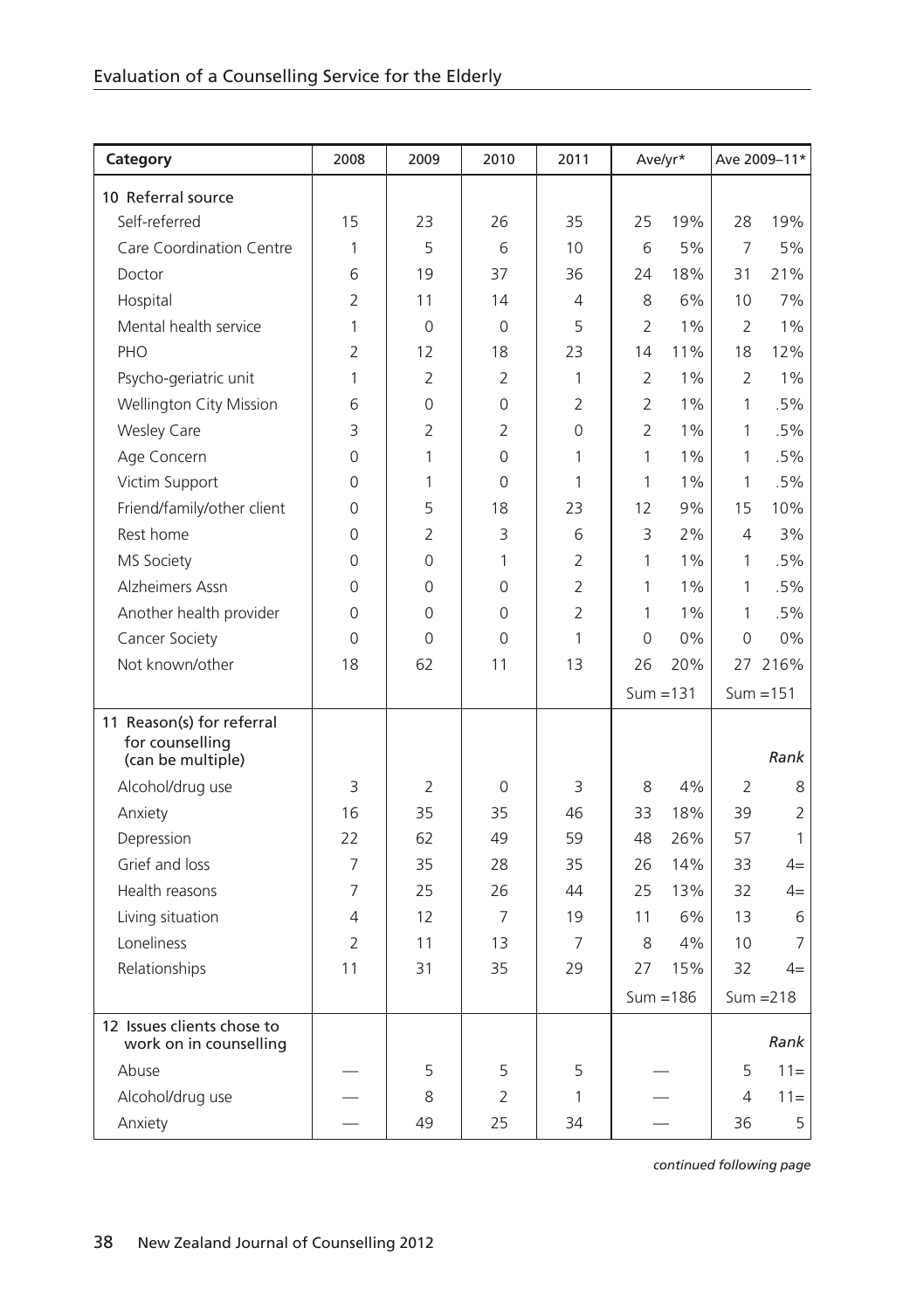| Category                      | 2008 | 2009 | 2010 | 2011 | Ave/yr* | Ave 2009-11* |                |
|-------------------------------|------|------|------|------|---------|--------------|----------------|
| 12 Issues clients chose contd |      |      |      |      |         |              | Rank           |
| Depression                    |      | 56   | 23   | 41   |         | 40           | 4              |
| Grief and loss                |      | 61   | 38   | 45   |         | 48           | 3              |
| Health                        |      | 102  | 47   | 56   |         | 68           | $\overline{2}$ |
| Living situation              |      | 23   | 13   | 19   |         | 18           | 8              |
| Loneliness                    |      | 42   | 27   | 17   |         | 29           | 6              |
| <b>Memories</b>               |      | 20   | 9    | 17   |         | 15           | 9              |
| Relationships                 |      | 111  | 61   | 53   |         | 75           |                |
| Spiritual                     |      | 14   | 7    | 9    |         | 10           | 10             |
| Other                         |      | 29   | 22   | 30   |         | 27           |                |

\* The 64 new clients seen in the first year of operation (2008) was considerably fewer (only 34%) than the yearly average of 190 new clients for the three years 2009–2011. Thus, yearly averages have been calculated using the figures for the last three years even though data for all four years are shown.

# *Counselling sessions*

As clients progressed in counselling, additional information was gathered: the total number of sessions conducted; the number of clients who missed sessions; the number who booked an initial session but never attended (referred to as "no shows"); the number who postponed counselling sessions; the average number of sessions for all clients, and for males and females separately; the average length of contact with WellElder; and the number of times additional sessions beyond the standard package of six sessions were approved. This counselling information is summarised in Table 2.

# *Outcome Rating Scale*

In this study, the Outcome Rating Scale (ORS) (Miller, Duncan, Brown, Sparks, & Chand, 2003) was used as a broad measure of counselling effectiveness. The ORS was originally developed as an ultra-brief alternative to the 45-item Outcome Questionnaire (Lambert et al., 1996). The ORS is a four-item questionnaire that has been found to be easy to explain to clients, quick to administer, and straightforward to interpret (Campbell & Hemsley, 2009; Miller et al., 2003). It has demonstrated good reliability and sufficient, though moderate, construct validity compared to lengthier scales (Campbell & Hemsley, 2009; Miller et al., 2003). Although test-retest reliability was rather low (an average of .57 over three administrations during the course of counselling), since it was to be used as a measure of change, this level was expected and thought to be acceptable. Most importantly, it reflected change in a clinical sample of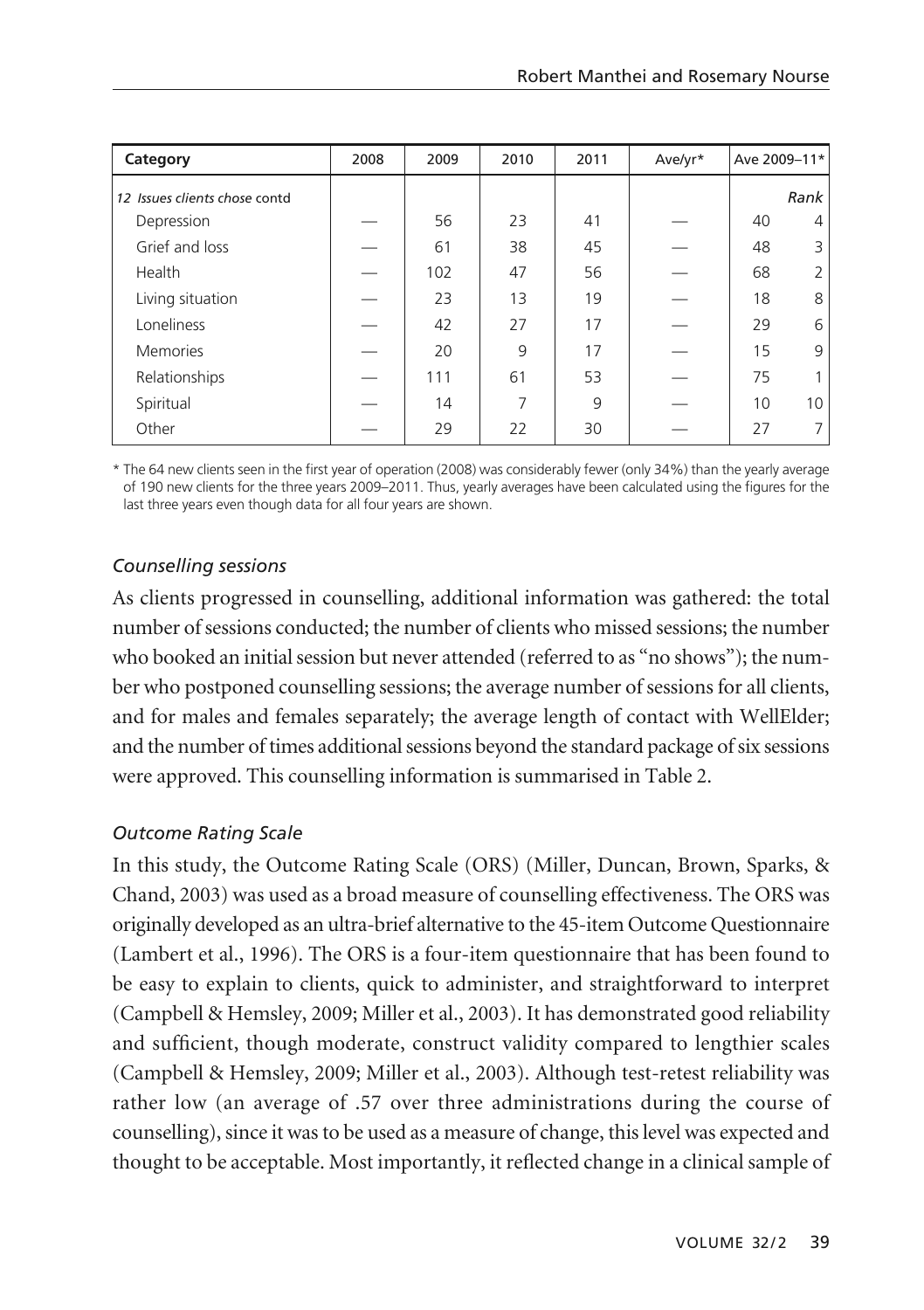| Category                                                                             | 2008     | 2009         | 2010     | 2011     |              | Ave 2008-11* Ave 2009-11* |  |
|--------------------------------------------------------------------------------------|----------|--------------|----------|----------|--------------|---------------------------|--|
| 1 Total sessions scheduled                                                           | 300      | 788          | 745      | 761      | 649          | 765                       |  |
| 2 Counselling sessions<br>conducted                                                  | 258      | 638          | 597      | 650      | 534          | 628                       |  |
| 3 Missed sessions during<br>the year                                                 | 16<br>18 | 5%<br>2%     | 32<br>25 | 4%<br>4% | 33<br>28     | 4%<br>4%                  |  |
| 4 Postponed counselling<br>sessions                                                  | 26       | 118          | 113      | 93       | 14%<br>88    | 108<br>14%                |  |
| 5 Ave # of sessions for clients<br>seen during the year                              |          |              |          |          |              |                           |  |
| Male                                                                                 | 4.9      | 3.9          | 3.5      | 40       | 41           | 3.8                       |  |
| Female                                                                               | 44       | 4.3          | 4.1      | 3.9      | 4.2          | 4.1                       |  |
| 6 Ave # of sessions for<br>clients who completed<br>counselling                      | 5        | 5            | 4        | 4        | 4.5          | 4.3                       |  |
| 7 Ave length of stay for<br>those completing each<br>year (in days)                  | 113      | 345          | 84       | 73       | 154 days     | 167 days                  |  |
| 8 Number of additional<br>sessions approved as %<br>of number conducted<br>each year | 22<br>9% | 24<br>4%     | 7%<br>44 | 52<br>8% | 35.5<br>6.6% | 40 6.4%                   |  |
| 9 Number of clients<br>returning for a "second<br>package of care"                   | $\Omega$ | $\mathbf{R}$ | 12       | 11       | 6.5          | 8.7                       |  |

**Table 2.** WellElder client counselling information for the years 2008–2011

\* The 64 new clients seen in the first year of operation (2008) was considerably fewer (only 34%) than the yearly average of 190 new clients for the three years 2009–2011. Thus, yearly averages have been calculated using the figures for the last three years even though data for all four years are shown.

clients ( $p < .00001$ ), and showed no significant change in a sample of non-clinical subjects  $(p > .01)$  (Miller et al., 2003).

Although the scale purports to assess three areas of functioning (individual, relational, and social) plus a global assessment of daily functioning, the high correlation among the four items (.96) meant that the scale could be thought of as a single global measure of client functioning. Because of this, only an overall score has been used in this analysis to measure clients' progress over the course of their counselling. Clients completed the ORS by placing a mark on a 10-cm line immediately below each item, with 0 indicating a negative state and 10 being positive. A global ORS score was generated by summing the marks made by clients on each of the four 10-cm lines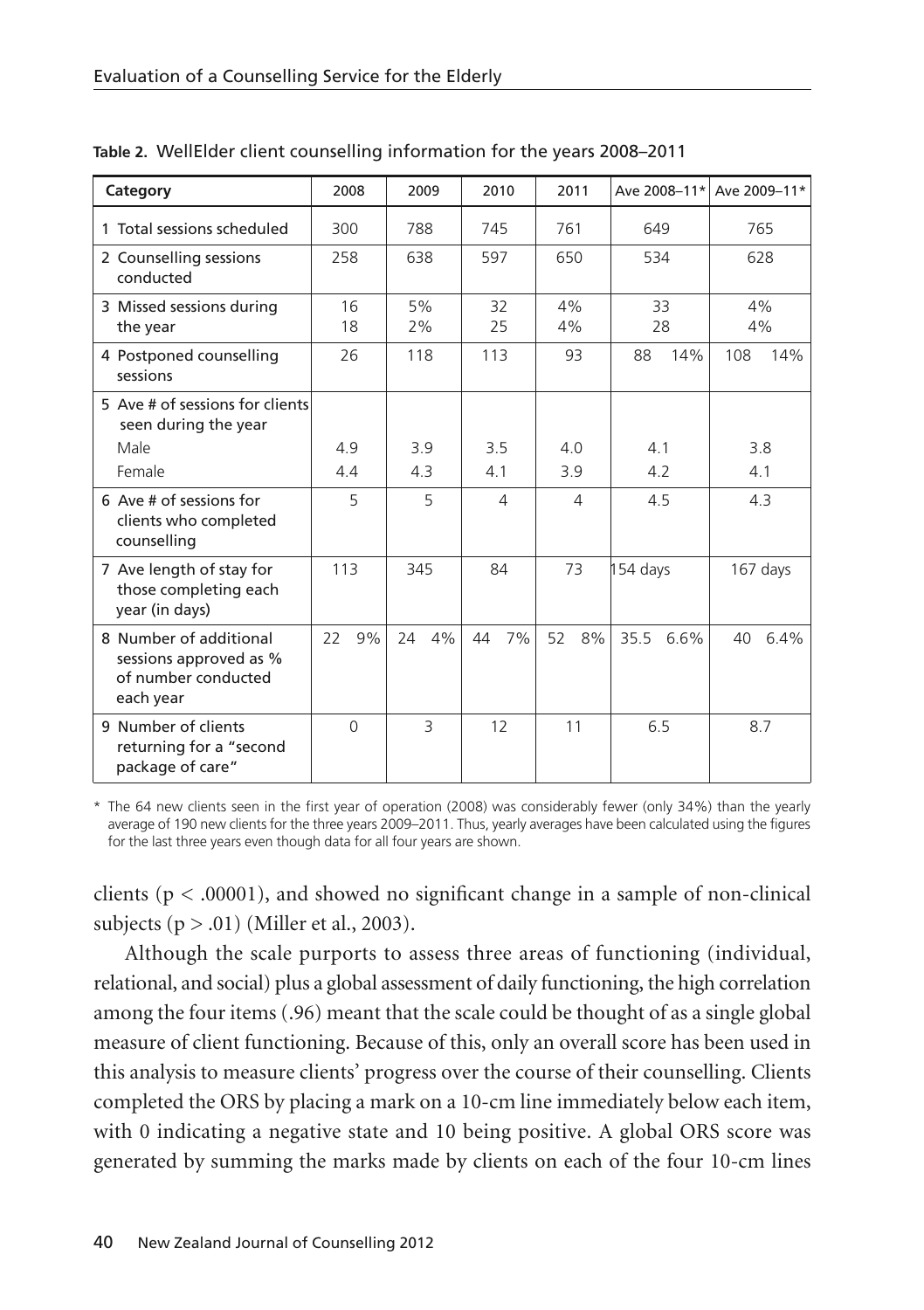to the nearest millimetre, giving a minimum score of 0 and a maximum of 40 (Hafkenscheid, Duncan, & Miller, 2010). All WellElder clients were asked to complete the ORS at least twice: at the first session of their counselling, and again at the last session. The difference in ORS scores was calculated and tested for significance (see Table 3).

This evaluation had two limitations that may have affected the results.

1. Although an effort was made to obtain full and complete demographic and counselling effectiveness data from all clients attending WellElder across the years 2008–2011, there may be some clients whose data was not collected, or was miscategorised or misplaced. However, the number of such instances is thought to be tolerably low and should not have substantially affected the tabular data summaries or conclusions drawn from those summaries.

2. The 57 new clients seen in the first year of operation (2008) were only 36% of the yearly average of 159 new clients for the three years 2009–2011. If included in the calculation of means, this low number would have skewed some of the trends over the four-year period. Thus, to eliminate this possibility and present a more typical description of the agency's level of activity, three-year averages have been calculated (years 2009–2011). However, where available, raw data for all four years are shown in Tables 1 and 2.

# **Results and discussion**

# *New clients using WellElder's services*

Based on the information in Table 1, a composite picture of the typical new client can be drawn. Four out of every five new clients would be a Päkehä woman with an average age of 73 years. The typical client would most likely have been referred by a doctor or other medical service (42%) to get help with depression or anxiety, the most commonly cited referral problems.

In addition, based on the information in Table 1, the following comments seem warranted.

1. In spite of the lower number of new clients seen in the first year (57 versus an average of 159 for each of the next three years), WellElder saw 27% more clients in the first three years (367) than the 290 anticipated when it was established in 2008. This suggests that there was an unmet need for such counselling in the greater Wellington area. Interestingly, the yearly average of 159 new clients is virtually the same number (160 over four years, 2006–2009) that was seen in the 50+ age category at Petersgate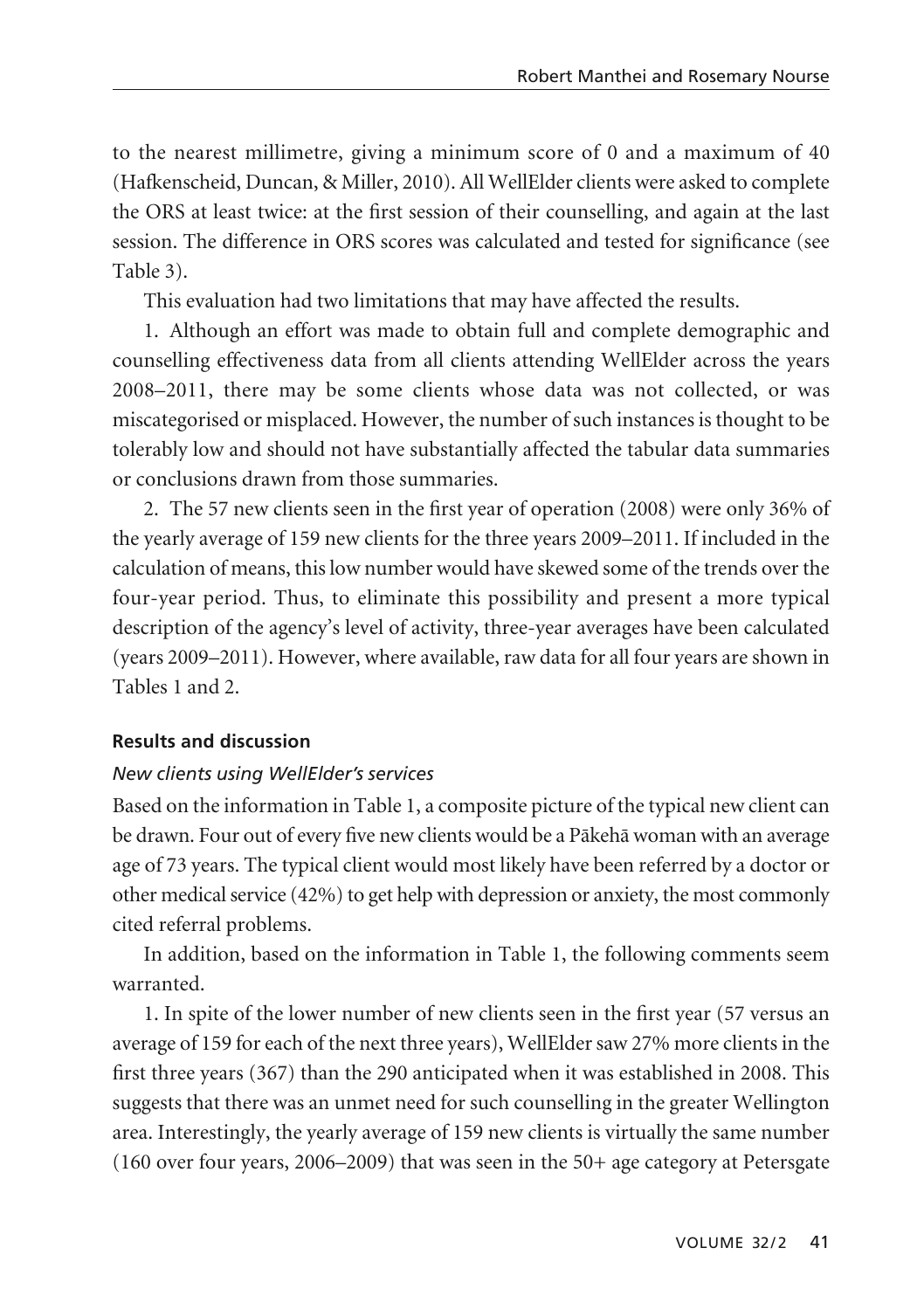Counselling Centre in Christchurch (Manthei, 2012). This represents about three new clients per week and indicates a steady demand for this service. It is quite likely that this number could rise substantially over the next five to ten years as it did at Petersgate (Manthei, 2012), which saw a 186% increase, from an average of 56 elderly clients per year for the five years 1997–2001 to 160 for each of the years 2007–2010.

2. Significantly more females than males become new clients each year (77% vs 23%). This figure is higher than the percentage of female clients of all ages at Petersgate (63% vs 37% males) (Manthei, 2012), but closer to the 73% female clients reported by Parkin (1991) at a Presbyterian Support centre. This figure mirrors the trend in New Zealand and overseas for more women than men to use mental health services across all ages (Parslow & Jorm, 2000 [Australia]; Rhodes, Goering, To, & Ivan, 2002 [Canada]) and echoes research in New Zealand that has shown that women have demonstrably more positive attitudes toward seeking psychological counselling than men (Deane & Chamberlain, 1994; Surgenor, 1985). This gender difference also reflects the fact that there are more females than males as both sexes age, because women have a longer life expectancy than men (Statistics New Zealand, 2000). It is debatable whether WellElder could achieve a gender balance among its clients that reflects the male/female ratio in the population for each age group.

3. Ninety-five percent of clients were identified as Päkehä. The next highest ethnic user group was Mäori (2%). This imbalance is striking but generally in line with other New Zealand counselling services, where Päkehä are by far the largest users (Deane, 1991 [93%]; Manthei, 2012 [83%]; Parkin, 1991 [86%]). This trend is also similar to what has been reported in the USA, where White people are typically the predominant users of mental health services (e.g., Diala et al., 2000; Doblian & Rivers, 2008).

4. Most clients were seen either in their own home (48%) or at the two WellElder centres or two other community venues (40%). For the latter group, this suggests that mobility is not a problem that prevents them from seeking help. These figures are not too dissimilar to USA data reported by Bratter and Freeman (1990) in their survey of some 80 agencies, where 33% of elderly clients were counselled in their homes and 44% were seen at an agency or senior centre, and fits with the finding of Gum et al. (2006) that the elderly prefer being treated in the community.

5. Most clients were referred to WellElder by a doctor, another medical organisation, or by a disability support organisation (43%). This figure is slightly higher than the 38% in the Petersgate summary (Manthei, 2012), but lower than the 46% reported in an earlier New Zealand study (Deane, 1991). This percentage makes sense given the greater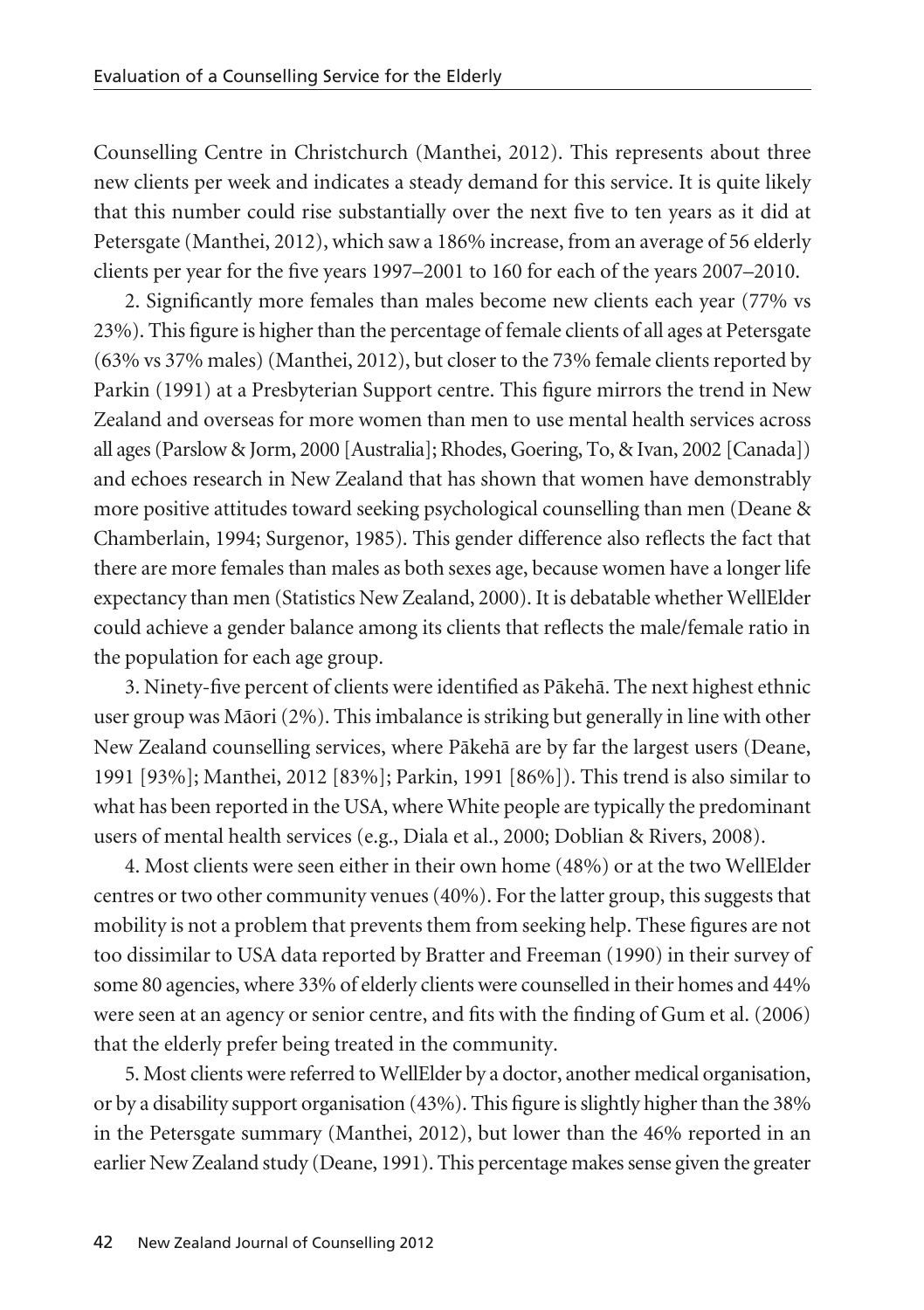likelihood of people over the age of 65 needing and receiving medical support. It also suggests that similar counselling agencies should ensure that up-to-date information advertising their services is readily available at and delivered annually to all medical service providers in the area.

6. Twenty-nine percent of clients were either self-referred or referred by family or friends. This figure is lower than the 49% for Petersgate clients (Manthei, 2012) and the 50% reported by Parkin (1991), supporting the notion that older clients are more stoical (Benek-Higgins et al., 2008) and less likely to seek counselling than younger people (Kunkel & Williams, 1991). However, the proportion of WellElder clients self-referring has grown over time, an unsurprising trend for a new and successful agency. This trend also suggests that advertising in the wider community and trusted venues such as medical practices may be an important way for many clients to learn about the service.

7. The most common reason for clients being referred to WellElder was depression, followed by anxiety (ranked one and two, respectively; see Table 1, Category 11). These two reasons were followed by grief and loss, health problems, and relationships, all of equal frequency. These five concerns and their rankings are not too different from those cited in the Petersgate review (Manthei, 2012) and overseas literature that suggests that depression, anxiety, and loss of various kinds are common reasons for the elderly seeking counselling (Hill & Brettle, 2006; Norton, 1998).

8. Once engaged in counselling, many clients chose, not surprisingly, to address a broader range of issues than those for which they were originally referred or sought counselling. The two highest ranking areas of concern were relationships and health (see Table 1, Category 12). The most frequently explored relationships were with adult children (39%) and with partners (28%). Relationships with extended family (12%), neighbours (12%), and carers or health professionals (8%) were also raised. In regard to their health, clients used counselling to discuss their emotional responses to and strategies for living effectively with health issues, including chronic illness, general or declining health, sleep difficulties, the effects of a stroke, and a range of other health issues.

Another cluster of issues that were addressed by a substantial number of clients included grief and loss, depression, anxiety, and loneliness, ranked three to six, respectively. Although they appear in a slightly different rank order, the first five concerns for which clients were referred and those issues they chose to address in their counselling are the same. Other matters raised with some regularity were clients'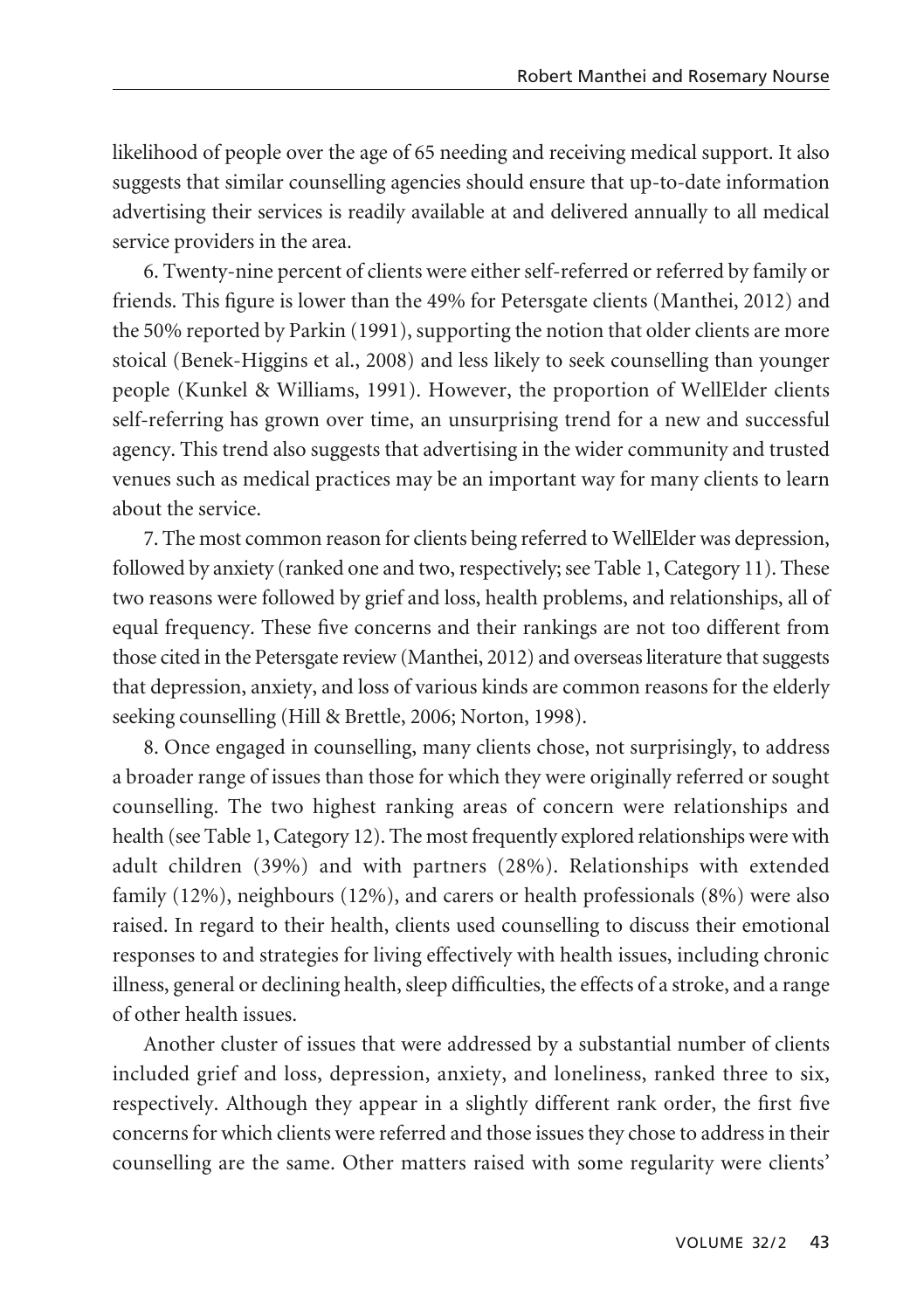living situations, such as a possible or recent move to a rest home or living with family, memories with which clients wished to come to terms, and spiritual or existential issues. Relatively few clients raised abuse or their alcohol or drug use as issues of concern.

#### *Counselling received by new clients*

Based on the information in Table 2, a composite picture of the typical course of counselling for a WellElder client can be described. On average, new clients will have between four and five counselling sessions. Typically, they schedule their first three or four sessions weekly or fortnightly and then spread the last one or two over a longer interval. Once the initial counselling session has been scheduled, the client is almost certain to attend; seldom does a client miss a session or postpone one. Fewer than 7% of all clients are granted additional sessions beyond the standard number of six, suggesting that the relatively brief course of five or so sessions of counselling is sufficiently effective for the large majority of clients. The small number of "no show" clients  $(< 1\%$ ; not shown in Table 2) and missed sessions (4%) is notable. Even the number of postponed (but rescheduled) appointments seems modest at 14%. It seems reasonable to suggest that these figures describe a clientele that is highly motivated to engage in counselling and conscientious about keeping appointments and making good use of their counselling time. Perhaps this attitude is characteristic of the elderly, since the level of participation by WellElder clients was consistent with the high participation rates of the elderly noted in the research by Gum et al. (2006) and Kuruvilla et al. (2006).

These low rates of "lost" sessions are even more remarkable when compared with other research. For example, Manthei (2012) reported that the percentage of "no shows" and "late cancellations" at Petersgate was 24%, while another large counselling service in New Zealand has reported a "no show" rate of 15% (personal communication with the chief executive officer). WellElder's rate is also enviable in comparison with overseas studies in which dropout rates in counselling (and it needs to be pointed out that "dropout rate" in the literature is variously defined) can be as high as 47–50% (Hatchett, 2004; Hubble, Duncan & Miller, 1999; Wierzbicki & Pekarik, 1993). Several factors might contribute to the low rate: WellElder has no waiting list—clients are seen almost immediately; there are no mandated (and, therefore, possibly reluctant) clients; all appointments are confirmed in writing; and clients often comment about the warm, welcoming staff with whom they make first contact.

In addition, based on the information in Table 2, the following comments seem warranted.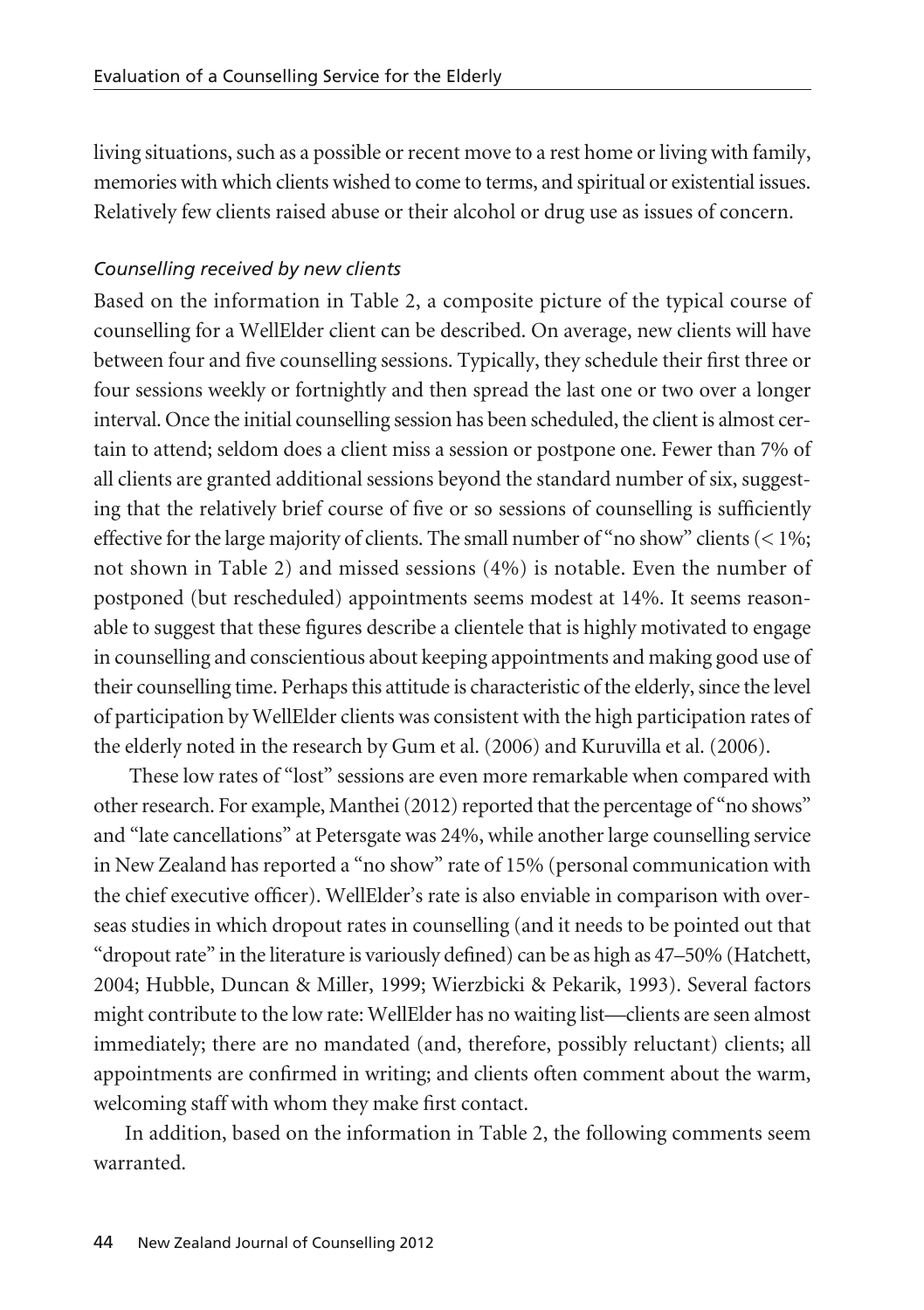1. The average number of sessions (4.3) is generally considered to be "brief counselling" and is similar to the 4.8 recorded at Petersgate Counselling Centre (Manthei, 2012). It seems that across different types of client problems, gender, and ages, counselling at community agencies can typically be expected to be five sessions or fewer. Overseas research has reported similarly low numbers of sessions for clients of all ages: for example, an average of 5.6 for Gallagher's (2010) survey of 320 American university counselling centres (this average has remained quite consistent over several years); 3.1 sessions in Lambert, Okiishi, Finch, and Johnson (1998); and 2–4 sessions in Reimer and Chatwin (2006).

2. The low number of clients who were approved for additional sessions beyond the standard six also suggests that this brief counselling experience was effective and sufficient, at least for the time being. The 6.4% for whom additional sessions were granted is considerably lower than the 20% of clients at Petersgate (Manthei, 2012) who received more than six sessions. One possible difference is the fact that there is no initial limit placed on the number of sessions at Petersgate, whereas at WellElder, where they know they are allowed up to six sessions, clients may work more efficiently during those six meetings, not realising or expecting they could apply for more. This typical brevity of counselling has implications for how counselling is conceived, structured, and delivered, and how it is promoted to WellElder's potential clients, referring agencies, and other health professionals.

#### *Counselling effectiveness*

The data related to counselling outcome is presented in Table 3. For the total number of clients (204), and for females (159) and males (45) considered separately, it is clear that the counselling they received at WellElder was effective. The mean differences in each group's pre- and post-counselling scores on the ORS were highly significant. This finding was consistent with the results of Hill and Brettle's (2006) review of counselling outcome studies, which determined that the elderly benefited from professional counselling. It is also important to note that the mean pre- and post-counselling scores of WellElder clients were remarkably similar to those of the clinical sample reported in Miller et al. (2003). This close similarity lends support to the effectiveness of WellElder's counselling programme and demonstrates that the ORS is suitable for use in New Zealand.

The higher male intake ORS score in the clinical sample reported in Miller et al. (2003) (22.3 vs 18.9 for females) was closely mirrored in the WellElder sample, with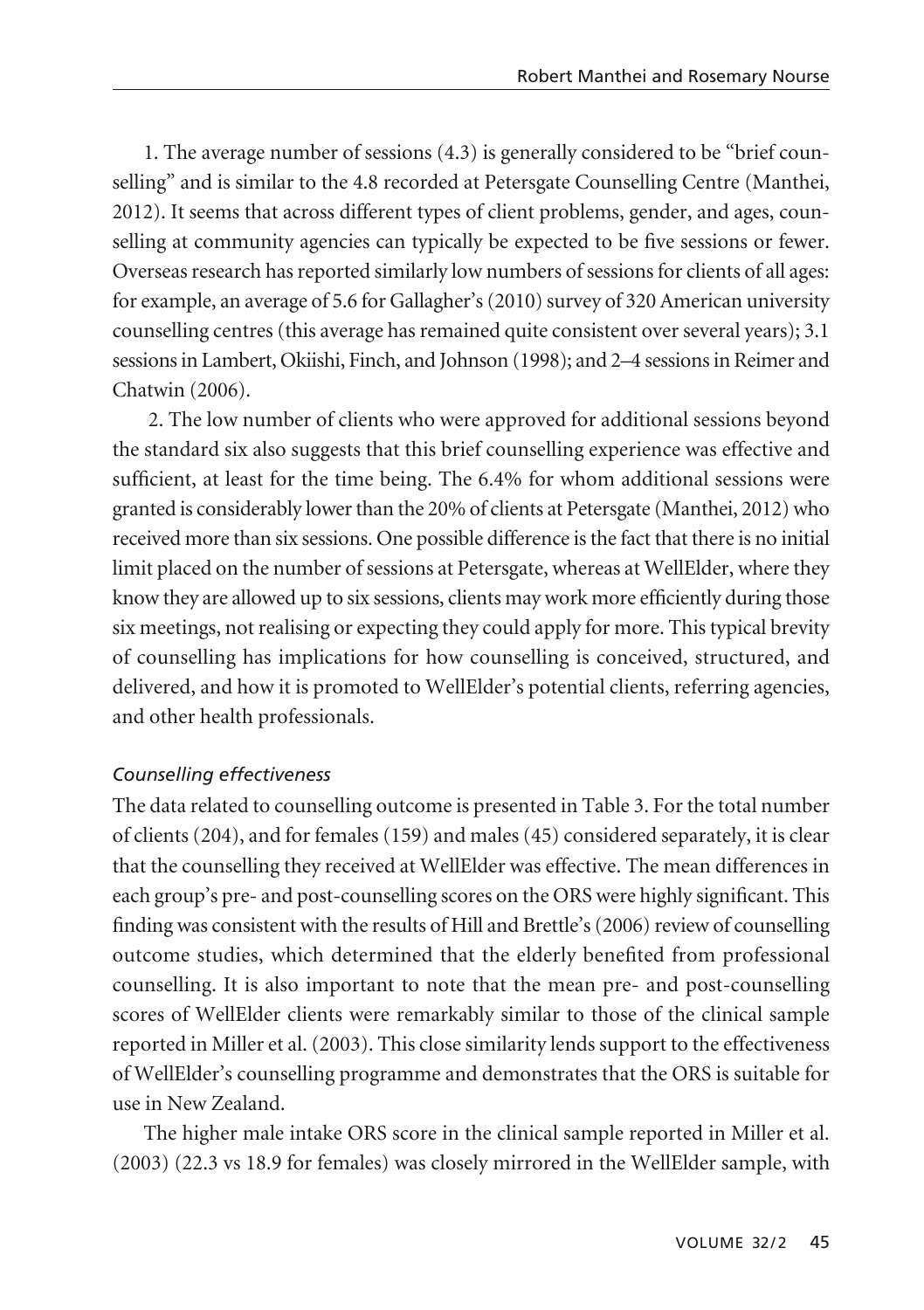|                               | Pre-counselling |     | Post-counselling |     | Difference |     | Test of<br>significance |        |
|-------------------------------|-----------------|-----|------------------|-----|------------|-----|-------------------------|--------|
|                               | Mean            | SD  | Mean             | SD. | Mean       | SD  | t                       | P<     |
| Total clients $(n = 204)$     | 19.7            | 7.4 | 28.2             | 7.3 | 8.6        | 7.2 | 17.0                    | .00001 |
| <b>Females</b> $(n = 159)$    | 19.2            | 7.5 | 28.1             | 7.5 | 8.5        | 75  | 14.9                    | .00001 |
| Males<br>$(n = 45)$           | 21.2            | 6.9 | 28.7             | 6.2 | 7.5        | 5.8 | 8.6                     | .00001 |
| Clinical sample $(n = 435)^*$ | 19.6            | 8.7 | 25.7             | 8.7 | 6.1        |     |                         | .00001 |
| Females*<br>Clinical sample   | 18.9            | 8.7 |                  |     |            |     |                         |        |
| Males*<br>Clinical sample     | 22.3            | 8.5 |                  |     |            |     |                         |        |

**Table 3.** WellElder client Outcome Rating Scale scores

\* From Miller et al. (2003).

the average male pre-counselling score of 21.2 being higher than the female's average of 19.2. Although this gender difference was significant in the data of Miller et al. (2003), it was not in the WellElder data ( $p < 0.1$ ). Just what this gender difference means for counsellors is not immediately obvious, but it might contribute to the explanation of the differential use of counselling by males and females. If males tend to see themselves as more healthy or in control of their lives, they would see less need to seek help from outside professional support.

When the range of individual pre- and post-counselling ORS scores was looked at, it was found that 155 clients (76%) had registered a gain of more than 3.5 on their post-counselling ORS scores (about half the standard deviation of the total clients' mean difference score; see Table 3). This rate of "improvement" following counselling is similar to that reported in the literature (see, for example, Lambert & Cattani-Thompson, 1996). In addition, when pre- and post-test ORS scores were looked at more closely, there were an additional 19 clients who had gained fewer than 3.51 points but actually had post-counselling scores higher than the group average of 28. Clearly, these 19 clients were already functioning at a relatively high level before they began their counselling and their high rate of functioning continued following counselling. Because of this, it seemed inaccurate to exclude them from those considered to have benefited. Thus, when they were added to the group of 155 who had gained at least 3.5 points, the proportion of clients who benefited from counselling was higher, at 85%.

In order to see how many clients made minimal or negative gains following counselling, all clients whose ORS scores increased by less than 3.51 were further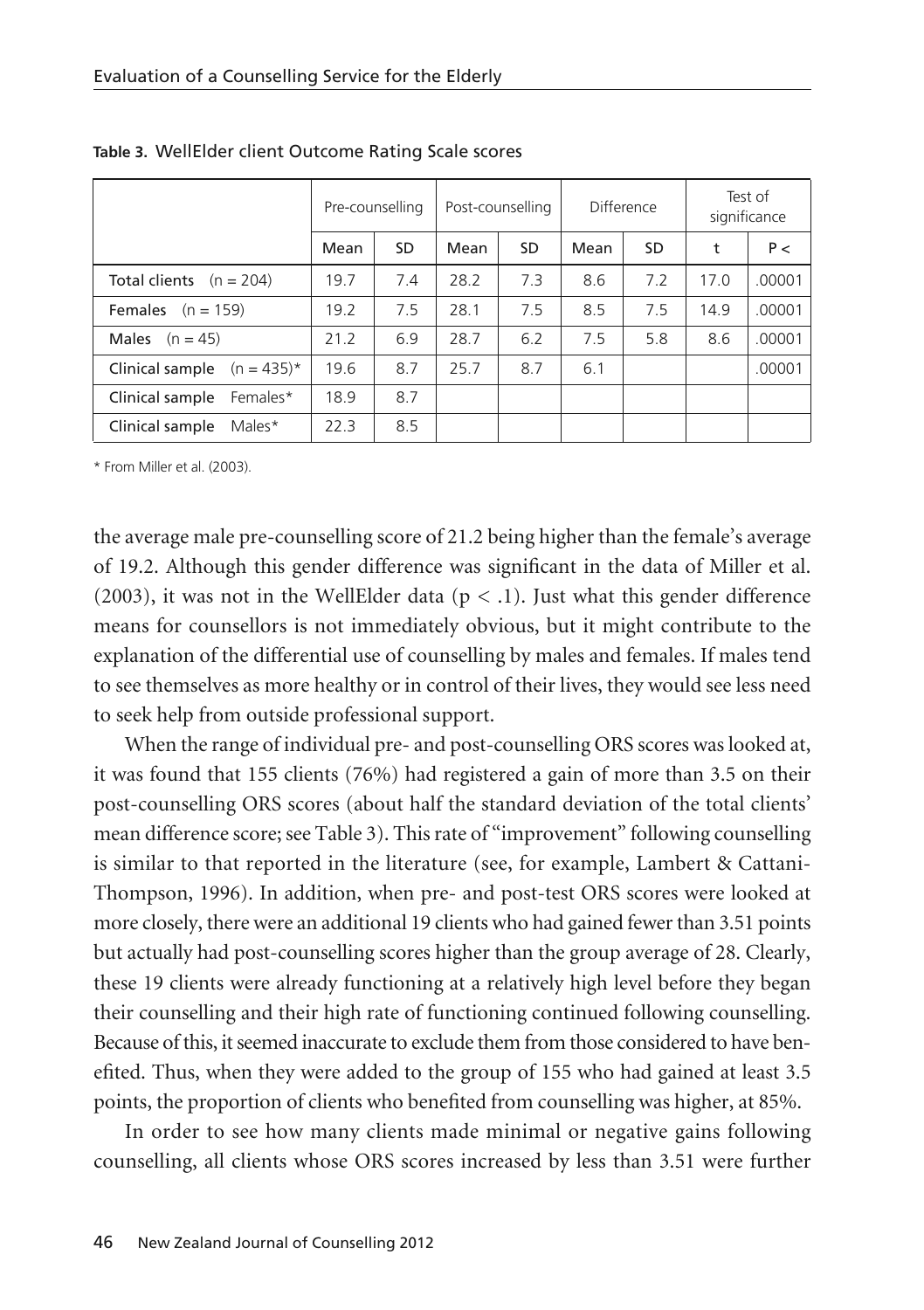analysed. Again, this cut-off point was about half the standard deviation of the total clients' mean difference score. There were 49 such clients, or 24% of the total of 204. When the 19 clients who had post-counselling scores higher than the group average of 28 were removed, there were 30 clients, or 15% of the total, who made minimal or no gains in counselling. Three had a difference score of zero, and the number who actually registered a negative gain was 21 (10%). This rate is very similar to the 8% deterioration rate of community-based clients reported by Hansen, Lambert, and Forman (2002) and the 5–10% deterioration rate reported in Lambert and Ogles (2004). Overall, these findings confirm that WellElder's counselling programme was successful when compared with international findings.

#### **Conclusions**

In this study, we assessed the success of a pilot counselling programme for people aged 55 years and older who were going through life changes. First, four years of WellElder's client data were reviewed and compared with the literature on counselling the elderly and found to be similar in most respects. For example, the marked imbalances in client gender and ethnicity are the same as those reported by almost every other agency, in New Zealand and overseas. These imbalances would be difficult, if not impossible, to remediate in the short term. Although published client demographic data on the elderly collected from one agency over several consecutive years is not common in New Zealand or overseas, the present data indicate that over the first four years of WellElder's existence the type of clients it has served, their backgrounds, and their demographic characteristics have changed relatively little. Taken together, this sort of descriptive information can be used by this agency in planning future services and staffing, anticipating and controlling costs, and critiquing existing policies.

The number of new WellElder clients seen each year has exceeded the original target figure, which provides strong support for the decision to set up the pilot programme and demonstrates a clear need for a counselling service for this particular age group. It also suggests that similar services for the elderly would be well-patronised in other areas of New Zealand, particularly if they were community-based, according to Thomas and Martin (1992). Furthermore, it would be useful if other such counselling agencies collected and shared similar data from their own clientele. By this means, regional, national, and international comparisons and discrepancies among agencies could be identified and investigated. New Zealand's counselling profession has a need for this basic sort of information if it is to claim that it is fully professional and research-based.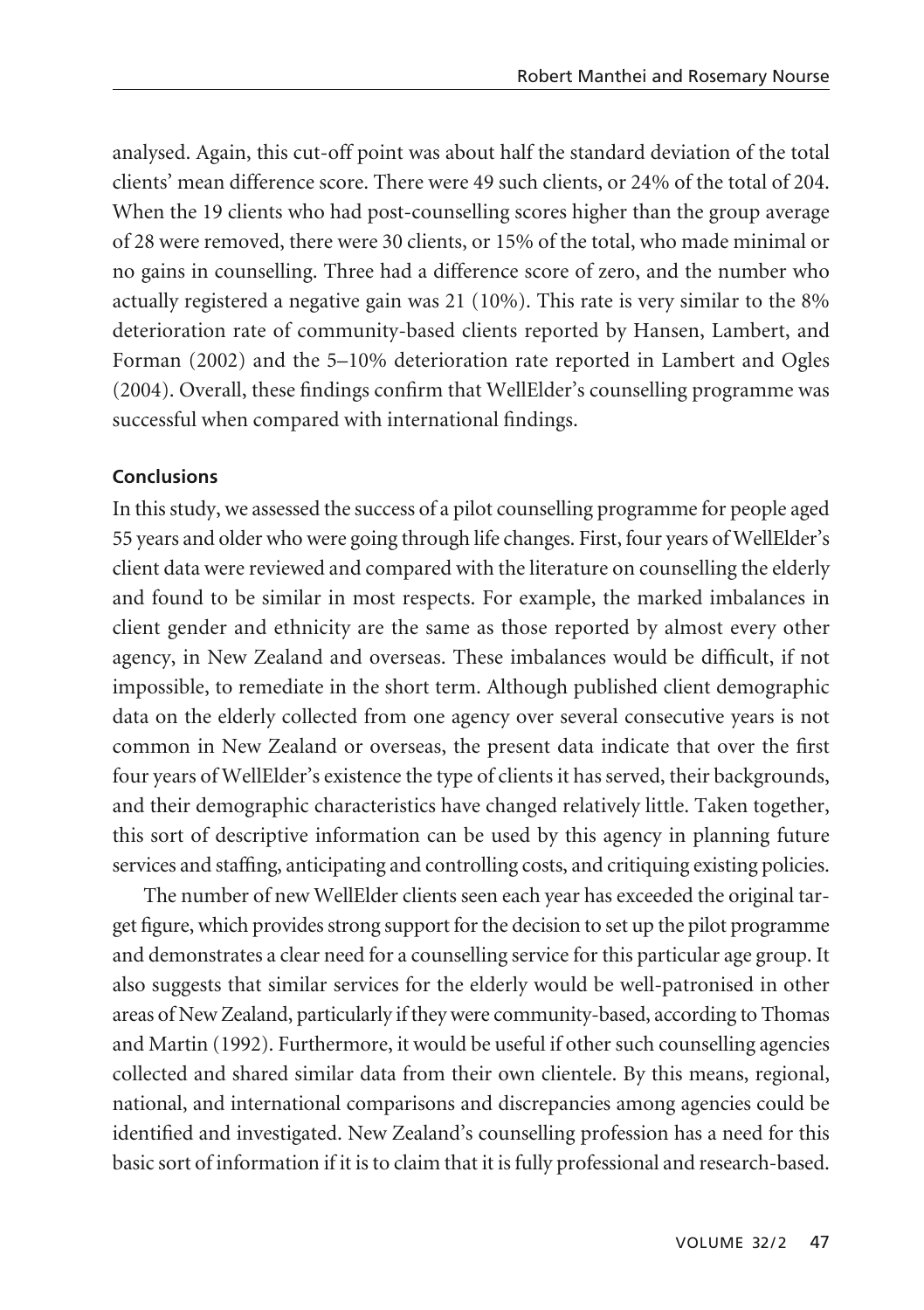Second, the effectiveness of the counselling provided at WellElder was assessed and demonstrated. Research on counselling effectiveness with clients spanning a wide age range has been reported previously in New Zealand (Manthei, 2005; 2007a; 2007b; 2012) and the data presented in this article supplement that information by focusing on people over the age of 55 years. It has long been thought that filling this gap in the counselling literature was an important step for the counselling profession, both to give some factual basis to the assumption that New Zealand clients behaved similarly to overseas clients, and to provide credible evidence of counselling effectiveness to the public and outside funding bodies.

The outcome measure used in this study (the ORS) is being promoted and utilised internationally as a pragmatic, ethical, and simple means of assessing counselling effectiveness (see, for example, Hafkenscheid et al., 2010, where results in the Netherlands were largely consistent with American studies). Although ORS data are now being collected in several other agencies in New Zealand, this is the first time to our knowledge that such data have been analysed and reported formally here. The scale was found to be brief and easy for clients to complete. More importantly, the fact that the outcome results were similar to the overseas data (Miller et al., 2003) helps to validate the effectiveness of the counselling being offered at WellElder. It would be useful if other New Zealand counselling agencies, whether they are working with the elderly, some other identifiable demographic group, or the general public, would contribute to and extend this line of research using the ORS.

Third, the results of this assessment highlighted some of the strengths and weaknesses of WellElder's service. For example:

- the heavy and growing use of the WellElder counselling service demonstrated that it was meeting a need for such specialised, community-based counselling;
- very few clients failed to show up for their counselling sessions—there were remarkably few "no shows" and missed sessions, suggesting both that the elderly are conscientious and that WellElder's reputation among the elderly is positive;
- counselling was typically brief and only a small number of clients (6.4%) were granted additional sessions beyond their initial allocation of six;
- WellElder's services seemed to be well accepted by the medical sector, judging by the high proportion of referrals from that source (43%);
- self-referrals have increased each year, indicating a growing acceptance of the service in the community—this increase should continue, as it did at Petersgate Counselling Centre (Manthei, 2012);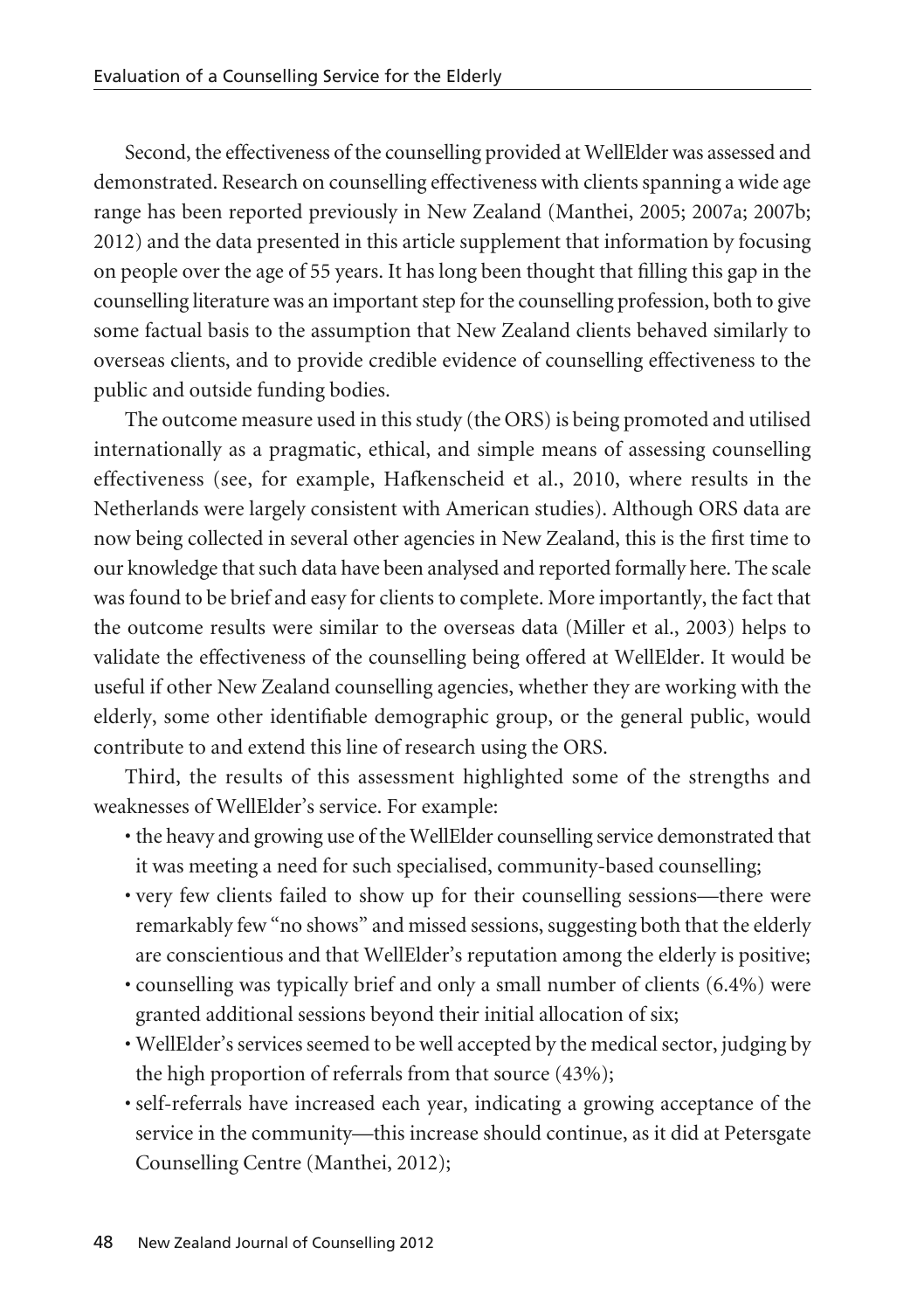• the fact that 48% of sessions were conducted in clients' homes suggests that the service is reaching people who would not be able to access other counselling services.

The data also indicated several areas that WellElder might scrutinise more carefully. One is the marked differences in numbers of males and females and the various ethnic groups among the clients using the service. Although these differences are similar to other New Zealand services, it remains important to remove barriers to access and to identify any structural or attitudinal barriers that may inhibit some clients accessing the service. Another point to consider is that providing the counselling service at several geographically dispersed sites comes at an administrative and financial cost. The service may need to regularly re-evaluate the financial sustainability of providing accessible counselling throughout the health board area.

Fourth, the results of this assessment suggest areas for review and future development. For example, WellElder's contract with its funders specifies that, on average, clients will receive no more than six sessions. It is recognised that some clients will require additional sessions, although relatively few (about 6% per year) do receive further counselling. Thus, counsellors and their clients need to be clear from the outset that they are working within the constraints of a six-session limit. For clients who might require more than six sessions, WellElder needs to continue to ensure that there is funding available and flexibility to accommodate this possibility. In addition, based on client increases in each of the first four years of operation, and the growth of the elderly adult population in New Zealand, plans for dealing with increased client numbers need to be made.

Finally, this study has shown that, in line with overseas research, for a majority of older clients, counselling is an effective intervention for a variety of concerns and problems, including the unique issues the elderly face. We hope that other counselling agencies will begin keeping and reporting client demographic information and counselling effectiveness data so that providers and funding bodies can plan and coordinate programmes and interventions in an informed way.

#### References

Benek-Higgins, M., McReynolds, C. J., Hogan, E., & Savickas, S. (2008). Depression and the elder person: Misconceptions, stigma, and treatment. *Journal of Mental Health Counseling, 30*(4), 283–296.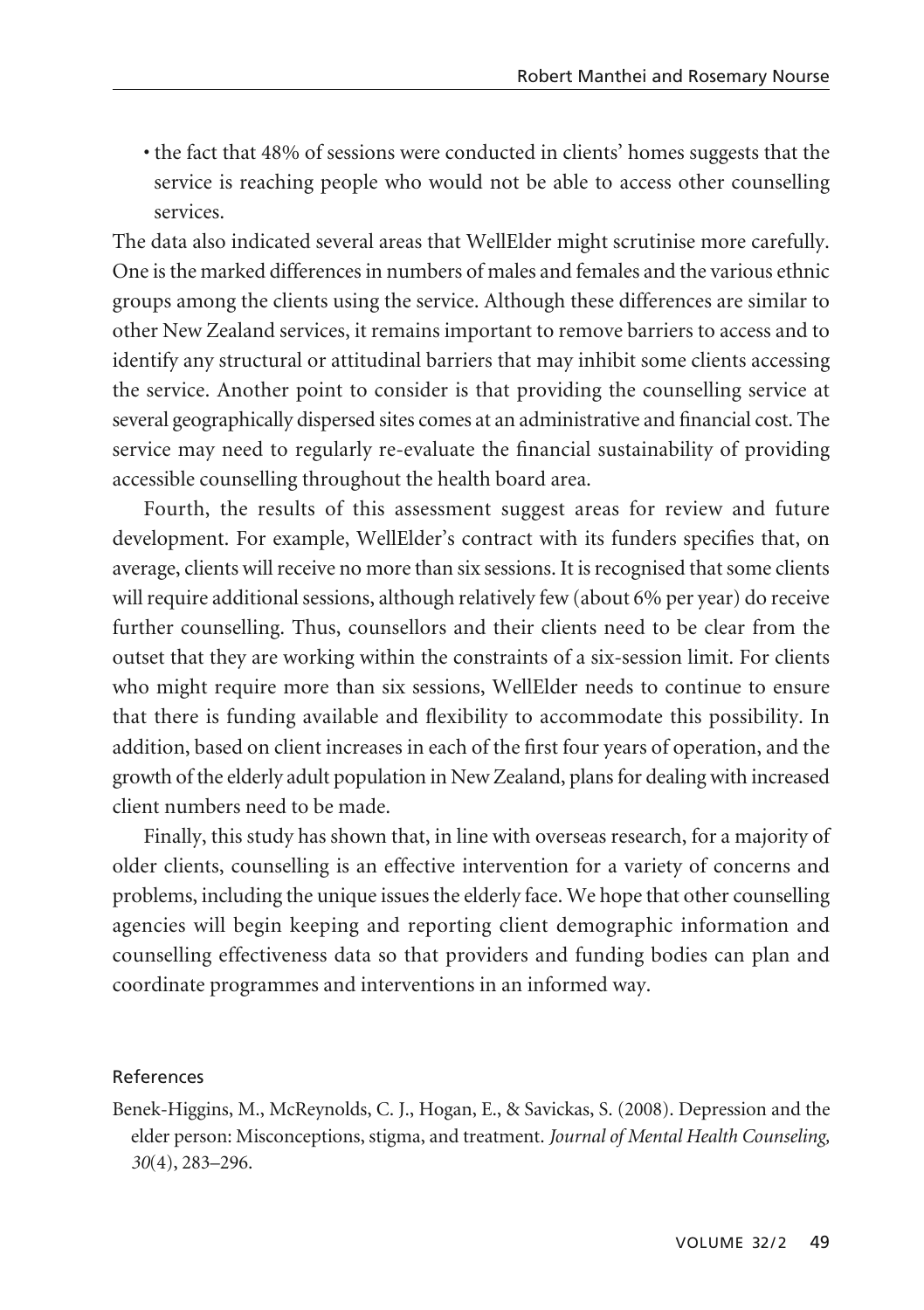- Bernstein, L. O. (1990). A special service: Counseling the individual elderly client. *Generations: Journal of the American Society on Aging, 14*(1), 35–38.
- Bratter, B., & Freeman, E. (1990). The maturing of peer counselling. *Generations: Journal of the American Society on Aging, 14*(1), 49–52.
- Bridgman, G. (1994). Two surveys of the prevalence of mental ill health in the community. *Mental Health Foundation News*, Winter, 8–9.
- Briggs, W. P., Magnus, V. A., Lassiter, P., Patterson, A., & Smith, L. (1990). Substance use, misuse, and abuse among older adults: Implications for mental health counselors. *Generations: Journal of the American Society on Aging, 14*(1), 112–127.
- Campbell, A., & Hemsley, S. (2009). Outcome rating scale and session rating scale in psychological practice: Clinical utility of ultra-brief measures. *Clinical Psychologist, 13*(1), 1–9.
- Deane, F. P. (1991). Attendance and drop-out from outpatient psychotherapy in New Zealand. *Community Mental Health in New Zealand, 6*(1), 34–51.
- Deane, F. P., & Chamberlain, K. (1994). Treatment fearfulness and distress as predictors of professional psychological help-seeking. *British Journal of Guidance and Counselling, 22*(2), 207–217.
- Diala, C., Mutaner, C., Walrath, C., Nickerson, K. J., LaVeist, T. A., & Leaf, P. J. (2000). Racial differences in attitudes toward professional mental health care and in the use of services. *Journal of Orthopsychiatry, 70(4)*, 455–464.
- Doblian, A., & Rivers, P. A. (2008). Racial and ethnic disparities in the use of mental health services. *Journal of Behavioural Health Services & Research, 35*(2), 128–124.
- Eisenberg, D. M., & Carrilio, T. E. (1990). Friends of the family: Counseling elders at family service agencies. *Generations: Journal of the American Society on Aging, 14*(1), 25–26.
- Florsheim, M. J., & Herr, J. J. (1990). Family counseling with elders. *Generations: Journal of the American Society on Aging, 14*(1), 40–42.
- Gallagher, R. P. (2010). *National survey of counseling center directors*. School of Education, University of Pittsburgh. The International Association of Counseling Services, Inc. Monograph Series Number 85. Downloaded from http://www.lasinc.org/NSCCD%2010.pdf on January 11, 2012.
- Ganote, S. (1990). A look at counseling in longterm-care settings. *Generations: Journal of the American Society on Aging, 14*(1), 31–34.
- Gum, A. M., Areán, P. A., Hunkeler, E., Tang, L., Katon, W., Hitchcock, P., et al. (2006). Depression treatment preferences in older primary care patients. *The Gerontologist, 46*(1), 14–22.
- Hafkenscheid, A., Duncan, B. L., & Miller, S. D. (2010). The Outcome and Session Rating Scales: A cross-cultural examination of the psychometric properties of the Dutch translation. *Journal of Brief Therapy, 7*(1 & 2), 1–12.
- Haley, W. E. (1999). Psychotherapy with older adults in primary care medical settings. *Journal of Clinical Psychology, 55*, 991–1004.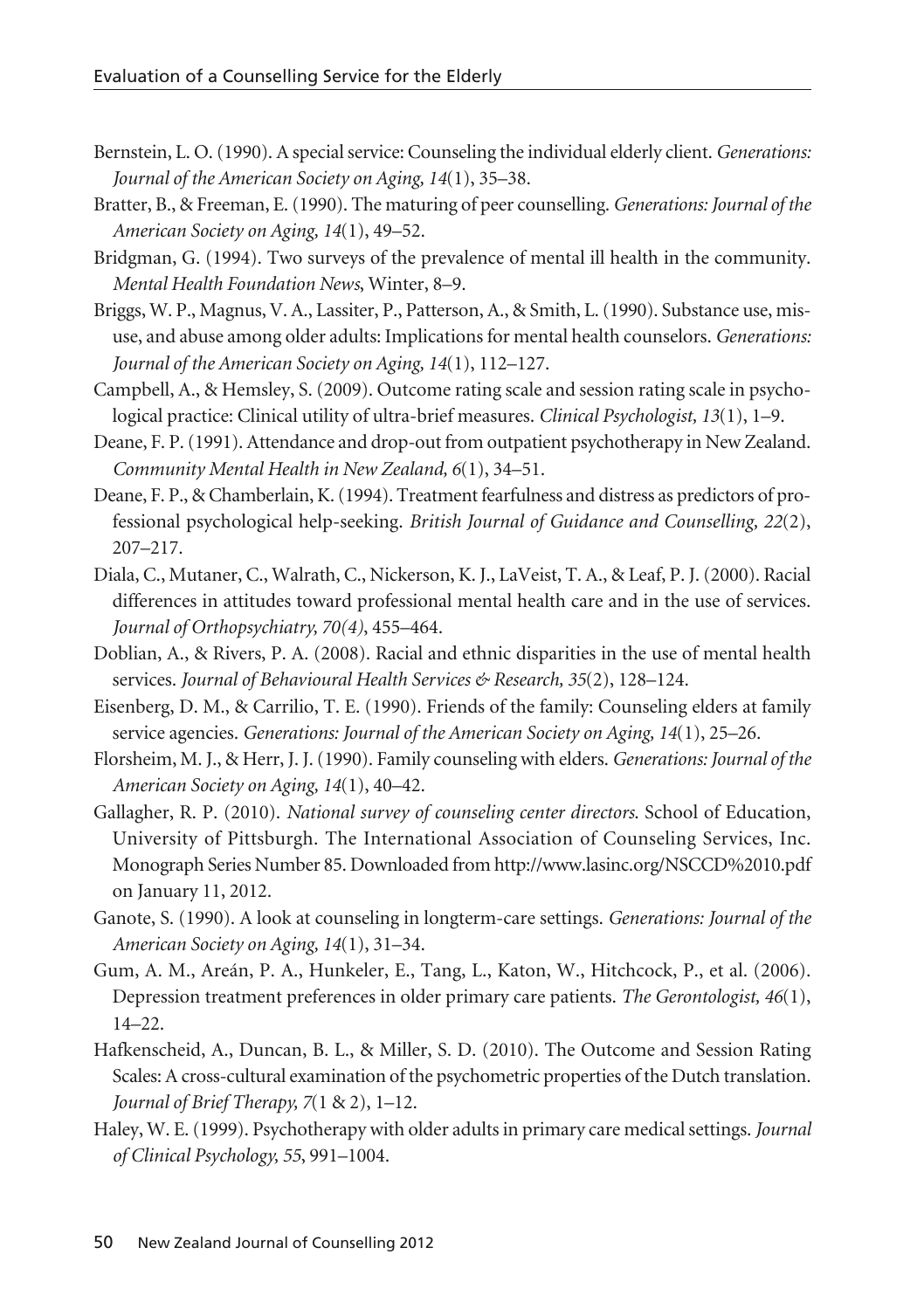- Hansen, N. B., Lambert, M. J., & Forman, E. M. (2002). The psychotherapy dose-response effect and its implications for treatment delivery services. *Clinical Psychology: Science and Practice, 9*, 329–343.
- Harris, H. L. (1998). Ethnic minority elders: Issues and interventions. *Educational Gerontology, 24*(4), 309–323.
- Hatchett, G. T. (2004). Reducing premature termination in university counseling centers. *Journal of College Student Psychotherapy*, *19*(2), 13–27.
- Heisel, M. J., Duberstein, P. R., Talbot, N. L., & King, D. A. (2009). Adapting interpersonal psychotherapy for older adults at risk for suicide: Preliminary findings. *Professional Psychology: Research and Practice, 40*(2), 156–164.
- Hill, A., & Brettle, A. (2006). Counselling older people: What can we learn from research evidence? *Journal of Social Work Practice, 20*(3), 281–297.
- Ho, A. P. Y. (2007). A peer counselling program for the elderly with depression living in the community. *Aging & Mental Health, 11*(1), 69–74.
- Hornblow, A. R., Bushnell, J., Wells, J. E., Joyce, P. R., & Oakley-Browne, M. A. (1990). Christchurch psychiatric epidemiology study: Use of mental health services. *New Zealand Medical Journal, 103*(897), 415–417.
- Hubble, M. A., Duncan, B. L., & Miller, S.D. (Eds.). (1999). *The heart and soul of change: What works in therapy*. Washington, DC: American Psychological Association.
- Jensen-Scott, R. L. (1993). Counseling to promote retirement adjustment. *Career Development Quarterly, 4*(3), 257–267.
- Karel, M. J., & Hinrichsen, G. (2000). Treatment of depression in late life: Psychotherapeutic interventions. *Clinical Psychology Review, 20*(6), 707–729.
- Ko, S.-M., & Lim, H. B. L. (1996). SAGE telephone counselling. *Stress Medicine, 12(4)*, 261–265.
- Kunkel, M. A., & Williams, C. (1991). Age and expectations about counselling: Two methodological perspectives. *Journal of Counseling & Development, 70*(2), 314–320.
- Kuruvilla, T., Fenwick, C. D., Haque, M. S., & Vassilas, C. A. (2006). Elderly depressed patients: What are their views on treatment options? *Aging & Mental Health, 10*(2), 204–206.
- Lambert, M. J., & Cattani-Thompson, K. (1996). Current findings regarding the effectiveness of counselling: Implications for practice. *Journal of Counseling & Development, 74*(6), 601–609.
- Lambert, M. J., Hansen, N. B., Umphress, V., Lunnen, K., Okiishi, J., Burlingame, G. M., et al. (1996). *Administration and scoring manual for the OQ-45.2*. Stevenson, MD: American Professional Credentialing Services.
- Lambert, M. J., & Ogles, B. M. (2004). The efficacy and effectiveness of psychotherapy. In M. J. Lambert (Ed.), *Bergin and Garfield's handbook of psychotherapy and behaviour change* (5th ed.; pp. 139–193). New York, NY: Wiley.
- Lambert, M. J., Okiishi, J. C., Finch, A. E., & Johnson, L. D. (1998). Outcome assessment: From conceptualization to implementation. *Professional Psychology: Research and Practice*, *29*, 63–70.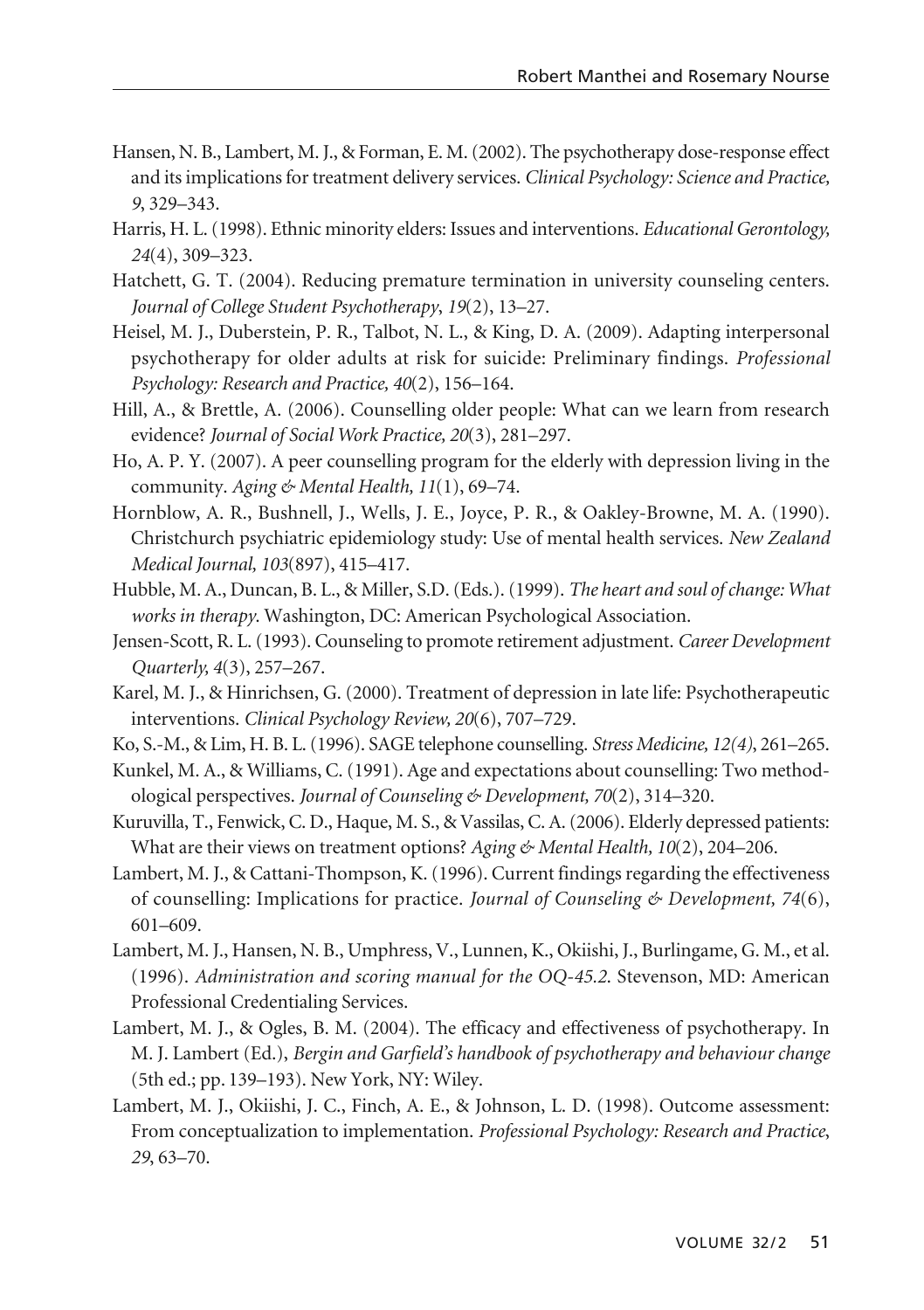- Lebowitz, B. D., Pearson, J. L., Schneider, L. S., Reynolds, C. F. III, Alexopoulos, G. S., Bruce, M. L, et al. (1997). Diagnosis and treatment of depression in late life: Consensus statement update. *JAMA: Journal of the American Medical Association, 278*(14), 1186–1190.
- Manthei, R. J. (2005). The work of a Christchurch community counselling centre: How successful has it been with clients? *New Zealand Journal of Counselling, 26*(2), 70–87.
- Manthei, R. J. (2007a). Client–counsellor agreement on what happens in counselling. *British Journal of Guidance & Counselling, 35*(3), 261–281.
- Manthei, R. J. (2007b). Clients talk about their experience of the process of counselling. *Counselling Psychology Quarterly, 20*(1), 1–26.
- Manthei, R. (2012). Counselling effectiveness at a city counselling centre. *New Zealand Journal of Counselling*, *32*(1), 37–55.
- Manthei, R., & Duthie, S. (2003a). An overview of a Christchurch community counselling centre: Has it fulfilled its aims? *New Zealand Journal of Counselling, 24*(1), 83–98.
- Manthei, R. J., & Duthie, S. (2003b). Who uses counselling services in New Zealand? *International Journal of Mental Health, 32*(2), 49–62.
- McInnis-Dittrich, K. (2005). *Social work with elders: A biopsychosocial approach to assessment and intervention.* Boston, MA: Pearson.
- Miller, S. D., Duncan, B. L., Brown, J., Sparks, J. A., & Chand, D. A. (2003). The Outcome Rating Scale: A preliminary study of reliability, validity, and feasibility of a brief visual analog measure. *Journal of Brief Therapy, 2*(2), 91–100.
- Norton, E. D. (1998). Counseling substance-abusing older clients*. Educational Gerontology, 24*(4), 373–389.
- Parkin, F. (1991). A profile of clients using Presbyterian Support Services during June/July, 1990. *New Zealand Journal of Counselling, 13*(1), 18–29.
- Parslow, R. A., & Jorm, A. F. (2000). Who uses mental health services in Australia? An analysis of data from the National Survey of Mental Health and Wellbeing. *Australian and New Zealand Journal of Psychiatry, 34*(6), 997–1008.
- Reimer, W. L., & Chatwin, A. (2006). Effectiveness of solution focused therapy for affective and relationship problems in a private practice context. *Journal of Systemic Therapies, 25*(1), 52–67.
- Rhodes, A. E., Goering, P. N., To, T. W., Ivan, J. (2002). Gender and outpatient mental health service use. *Social Science & Medicine, 54*(1), 1–10.
- Richman, J. (2006). The role of psychotherapy and humor for death anxiety, death wishes, and aging. *Omega: Journal of Death and Dying, 54*(1), 41–51.
- Smith, M. F., Tobin, S. S., & Toseland, R. W. (1992). Therapeutic processes in professional and peer counselling of family caregivers of frail elderly people. *Social Work, 37*(4), 345–351.
- Smyer, M. A. (1990). Evaluating counselling outcomes. *Generations: Journal of the American Society on Aging, 14*(1), 11–14.
- Statistics New Zealand. (2000). *Population ageing in New Zealand.* Wellington, New Zealand: Author.